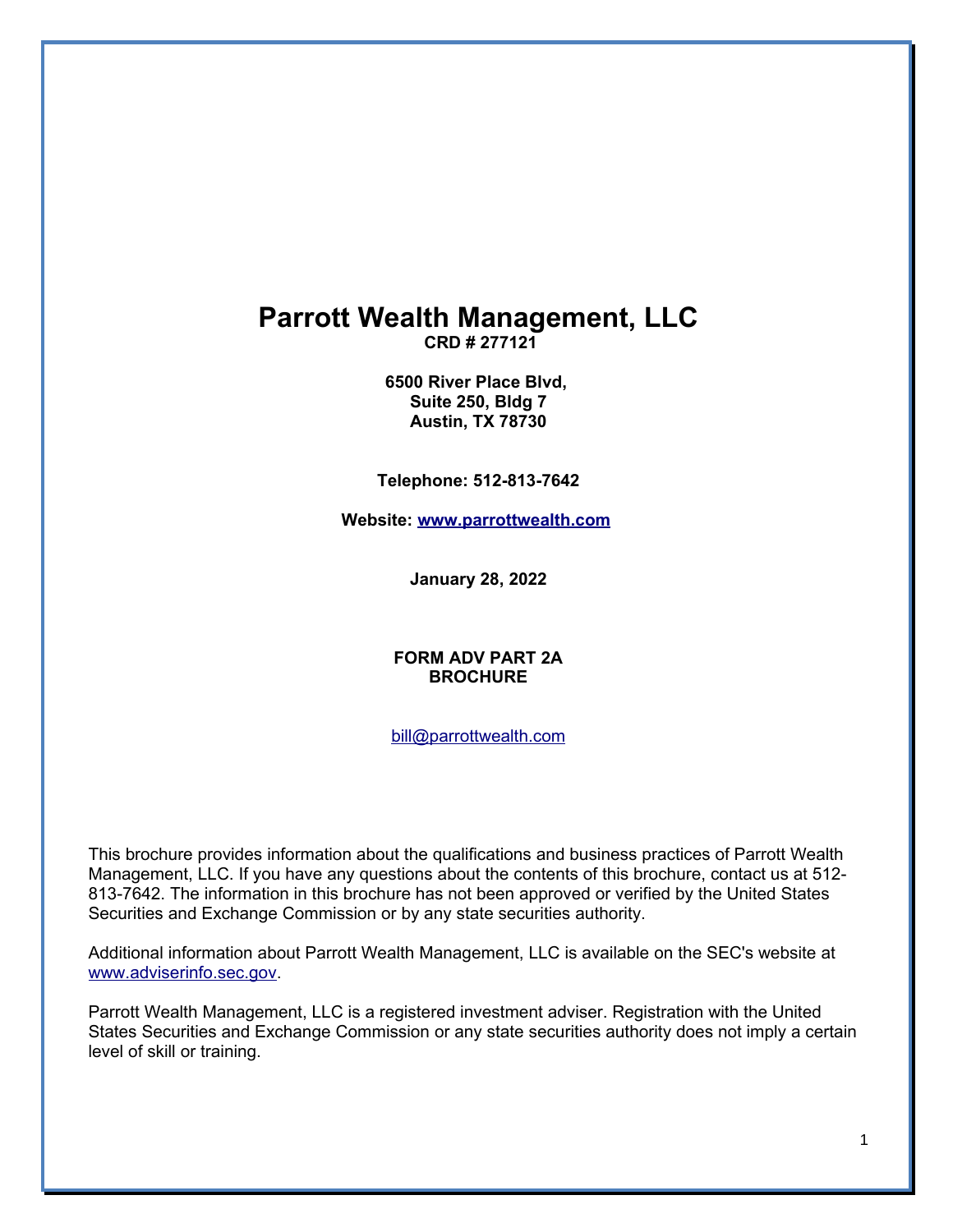# **Item 2 Summary of Material Changes**

Form ADV Part 2 requires registered investment advisors to amend their brochure when information becomes materially inaccurate. If there are any material changes to an advisor's disclosure brochure, the advisor is required to notify you and provide you with a description of the material changes.

Since the filing of our last annual updating amendment, dated January 15, 2021 we have the following material changes to report:

- 1. We have updated several sections of this Brochure to disclose our new discretionary portfolio management service, S.O.A.R. Wealth which utilizes sub-advisor Betterment for Advisors. Please see the following sections for detailed information on this new service:
	- Item 4 Advisory Business
	- Item 5 Fees and Compensation
	- Item 10 Other Financial Industry Activities and Affiliations
	- Item 12 Brokerage Practices
	- Item 15 Custody
	- Item 16 Investment Discretion
	- Item 17 Voting Client Securities
- 2. The Advisory Business section has been updated to add disclosures regarding IRA Rollover Recommendations. Please refer to Item 4 below for more detailed information.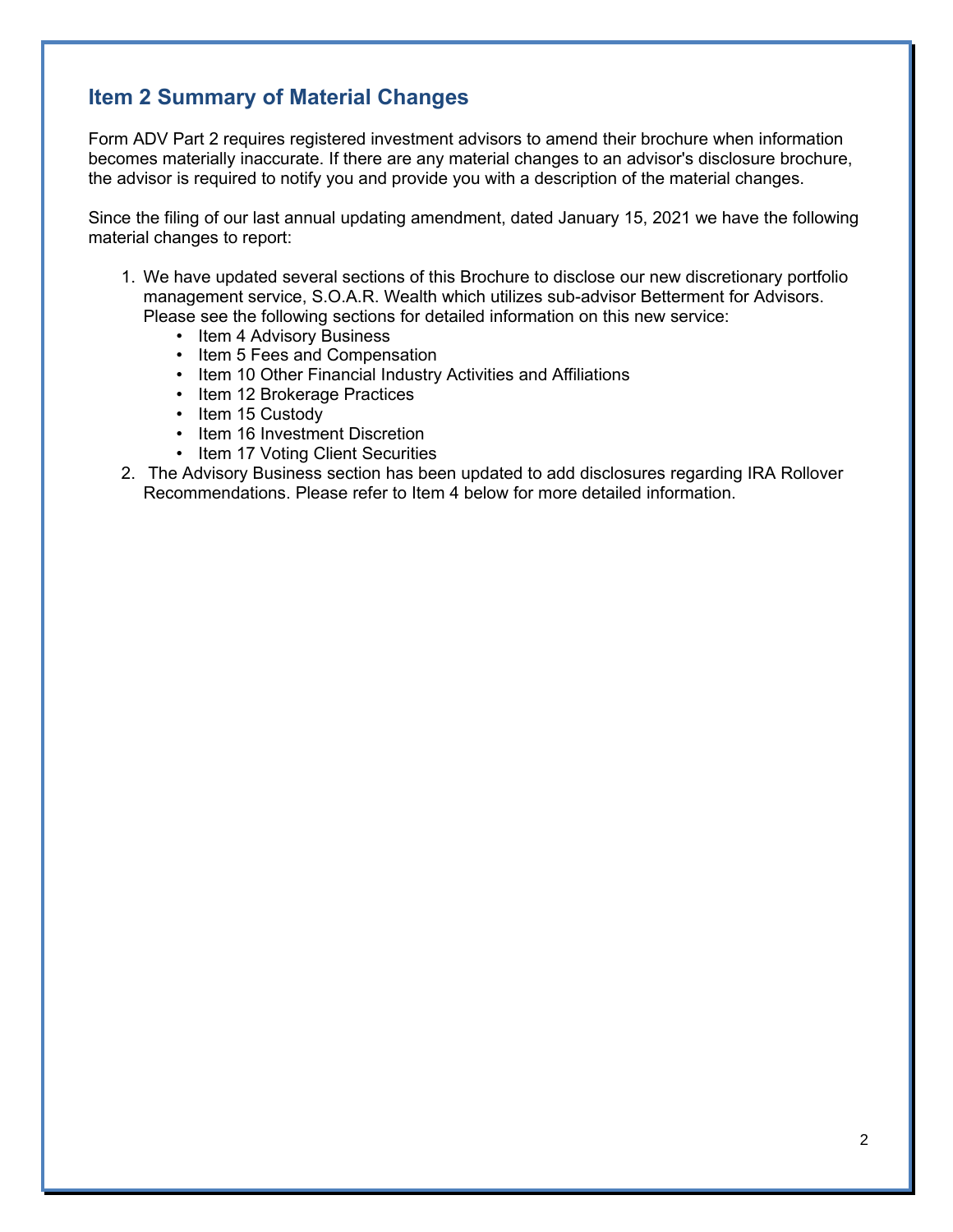# **Item 3 Table of Contents**

| Item 1 Cover Page                                                                             | Page 1  |
|-----------------------------------------------------------------------------------------------|---------|
| Item 2 Summary of Material Changes                                                            | Page 2  |
| Item 3 Table of Contents                                                                      | Page 3  |
| Item 4 Advisory Business                                                                      | Page 4  |
| Item 5 Fees and Compensation                                                                  | Page 6  |
| Item 6 Performance-Based Fees and Side-By-Side Management                                     | Page 10 |
| Item 7 Types of Clients                                                                       | Page 10 |
| Item 8 Methods of Analysis, Investment Strategies and Risk of Loss                            | Page 10 |
| Item 9 Disciplinary Information                                                               | Page 16 |
| Item 10 Other Financial Industry Activities and Affiliations                                  | Page 16 |
| Item 11 Code of Ethics, Participation or Interest in Client Transactions and Personal Trading | Page 17 |
| Item 12 Brokerage Practices                                                                   | Page 18 |
| Item 13 Review of Accounts                                                                    | Page 21 |
| Item 14 Client Referrals and Other Compensation                                               | Page 22 |
| Item 15 Custody                                                                               | Page 23 |
| Item 16 Investment Discretion                                                                 | Page 24 |
| Item 17 Voting Client Securities                                                              | Page 24 |
| Item 18 Financial Information                                                                 | Page 25 |
| Item 19 Requirements for State-Registered Advisers                                            | Page 25 |
| Item 20 Additional Information                                                                | Page 25 |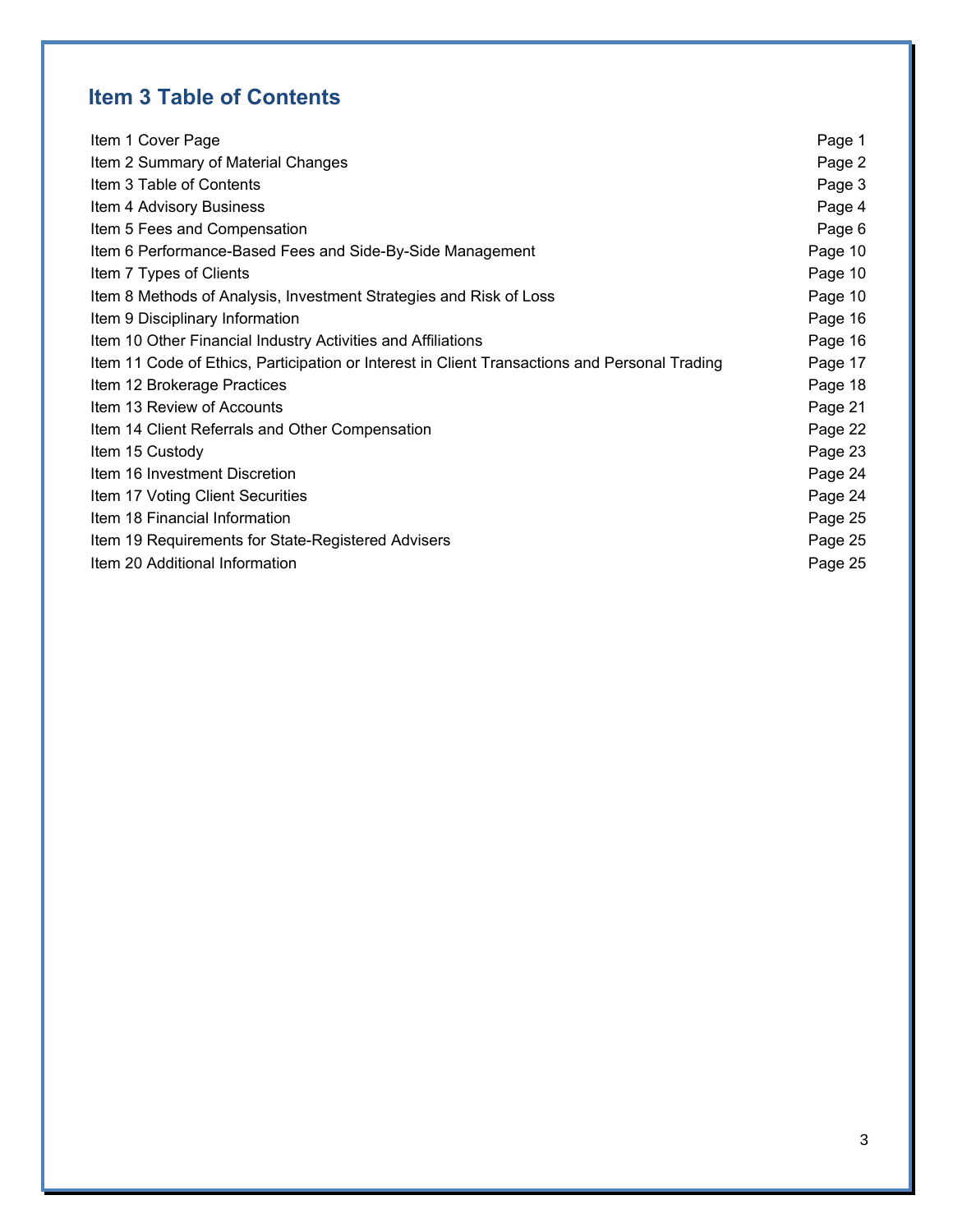# **Item 4 Advisory Business**

### **Description of Firm**

Parrott Wealth Management, LLC ("PWM") is a registered investment advisor based in Austin, Texas. We are organized as a limited liability company ("LLC") under the laws of the State of Texas. We have been providing investment advisory services since October 2015. We are solely owned by President and CEO, William R. Parrott. Parrott Wealth Management is an independent, fee-only, fiduciary financial planning and investment management firm serving families and individuals. At PWM, we primarily work with individuals in, near, or contemplating retirement.

The following paragraphs describe our services and fees. Refer to the description of each investment advisory service listed below for information on how we tailor our advisory services to your individual needs. As used in this brochure, the words "we," "our," and "us" refer to Parrott Wealth Management, LLC and the words "you," "your," and "client" refer to you as either a client or prospective client of our firm.

### **Portfolio Management Services**

Parrott Wealth Management is an independent, fee-only, fiduciary financial planning and investment management firm serving families and individuals. At PWM, we offer our standard portfolio management services primarily to individuals in, near, or contemplating retirement. For investors in the beginning or early stages of wealth accumulation, we offer our S.O.A.R. Wealth portfolio mangement services described below.

We offer both services on a discretionary basis. Our investment advice is tailored to meet our clients' needs and investment objectives. If you retain our firm for portfolio management services, we will meet with you to determine your investment objectives, risk tolerance, and other relevant information at the beginning of our advisory relationship. We will use the information we gather to develop a strategy that enables our firm to give you continuous and focused investment advice and/or to make investments on your behalf.

As part of our portfolio management services, we will customize an investment portfolio for you according to your risk tolerance and investing objectives. We may also invest your assets according to one or more model portfolios developed by our firm. Once we construct an investment portfolio for you, or select a model portfolio, we will monitor your portfolio's performance on an ongoing basis, and will rebalance the portfolio as required by changes in market conditions and in your financial circumstances.

If you participate in our discretionary portfolio management services, we require you to grant our firm discretionary authority to manage your account. Discretionary authorization will allow us to determine the specific securities, and the amount of securities, to be purchased or sold for your account without your approval prior to each transaction. Discretionary authority is typically granted by the investment advisory agreement you sign with our firm and the appropriate trading authorization forms. You may limit our discretionary authority (for example, limiting the types of securities that can be purchased or sold for your account) by providing our firm with your restrictions and guidelines in writing.

### **S.O.A.R. Wealth - Start. Organize. Accumulate. Rise.**

S.O.A.R. Wealth is a division of Parrott Wealth Management, LLC, designed to help new and first-time investors become comfortable with financial planning, budgeting, and investing. As part of our discretionary portfolio management services, we may recommend you use our S.O.A.R. Wealth program. This program utilizes sub-advisor, Betterment for Advisors to manage portfolios and rebalance accounts, giving our advisors more time and energy to assist our clients with their financial plans, goals, and education.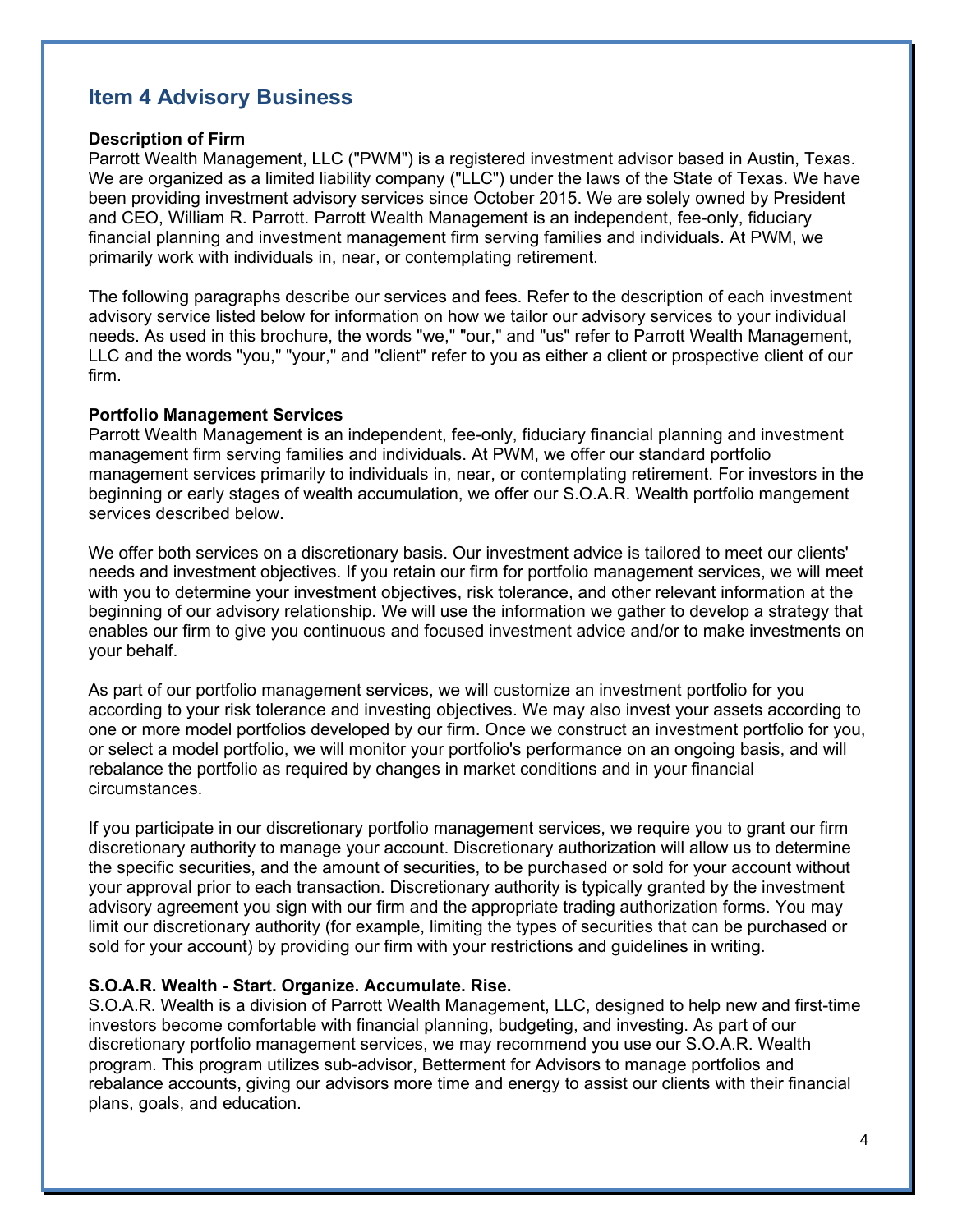**Start.** Begin the process of financial planning, budgeting, debt management, and investing. **Organize.** Conduct in-depth analyses to help clients develop a financial plan, create a budget, manage debt, set investment objects, and optimize their assets.

**Accumulate.** Help clients save money, invest wisely, and build wealth through Betterment for Advisors platform.

**Rise.** Set the client on a trajectory towards financial independence.

In addition to supervising and monitoring your accounts on the Betterment for Advisors platform, our S.O.A.R. Wealth program focuses on wealth accumulation, financial education, debt management, budgeting, and major purchase planning. Through this program, our Advisors will help new and firsttime investors learn the basics and core principles of investing through one-on-one coaching. We desire to service our clientele by creating personalized budgets and accountability to help them reach their financial goals.

In determining if this program is appropriate for your, we will gather information about your financial situation and objectives. Factors that we take into consideration when making our recommendations include, but are not limited to, the following: the sub-advisor's performance, methods of analysis, fees, your financial needs, investment goals, risk tolerance, and investment objectives. S.O.A.R Wealth uses a sub-adviser, Betterment for Advisors, to manage your assets on a discretionary basis using one or more of their model portfolios. We will regularly monitor the performance of your accounts managed by the sub-adviser to ensure the management and investment style remains aligned with your investment goals and objectives.

### **Non-Discretionary Portfolio Management Service**

We also offer non-discretionary portfolio management services. If you enter into non-discretionary arrangements with our firm, we must obtain your approval prior to executing any transactions on behalf of your account. You have an unrestricted right to decline to implement any advice provided by our firm on a non-discretionary basis.

### **Financial Planning Services**

We offer financial planning services which typically involve providing a variety of advisory services to clients regarding the management of their financial resources based upon an analysis of their individual needs. If you retain our firm for financial planning services, we will meet with you to gather information about your financial circumstances and objectives. We may also use financial planning software to determine your current financial position and to define and quantify your long-term goals and objectives. Once we specify those long-term objectives (both financial and non-financial), we will develop shorter-term, targeted objectives. Once we review and analyze the information you provide to our firm and the data derived from our financial planning software, we will deliver a written plan to you, designed to help you achieve your stated financial goals and objectives.

Financial plans are based on your financial situation at the time we present the plan to you, and on the financial information you provide to us. You must promptly notify our firm if your financial situation, goals, objectives, or needs change. You are under no obligation to act upon Parrott Wealth Management, LLC recommendations, and if you elect to act on any of our recommendations, you are under no obligation to effect the transactions through Parrott Wealth Management, LLC.

### **Wrap Fee Programs**

We do not participate in any wrap fee program.

**Types of Investments**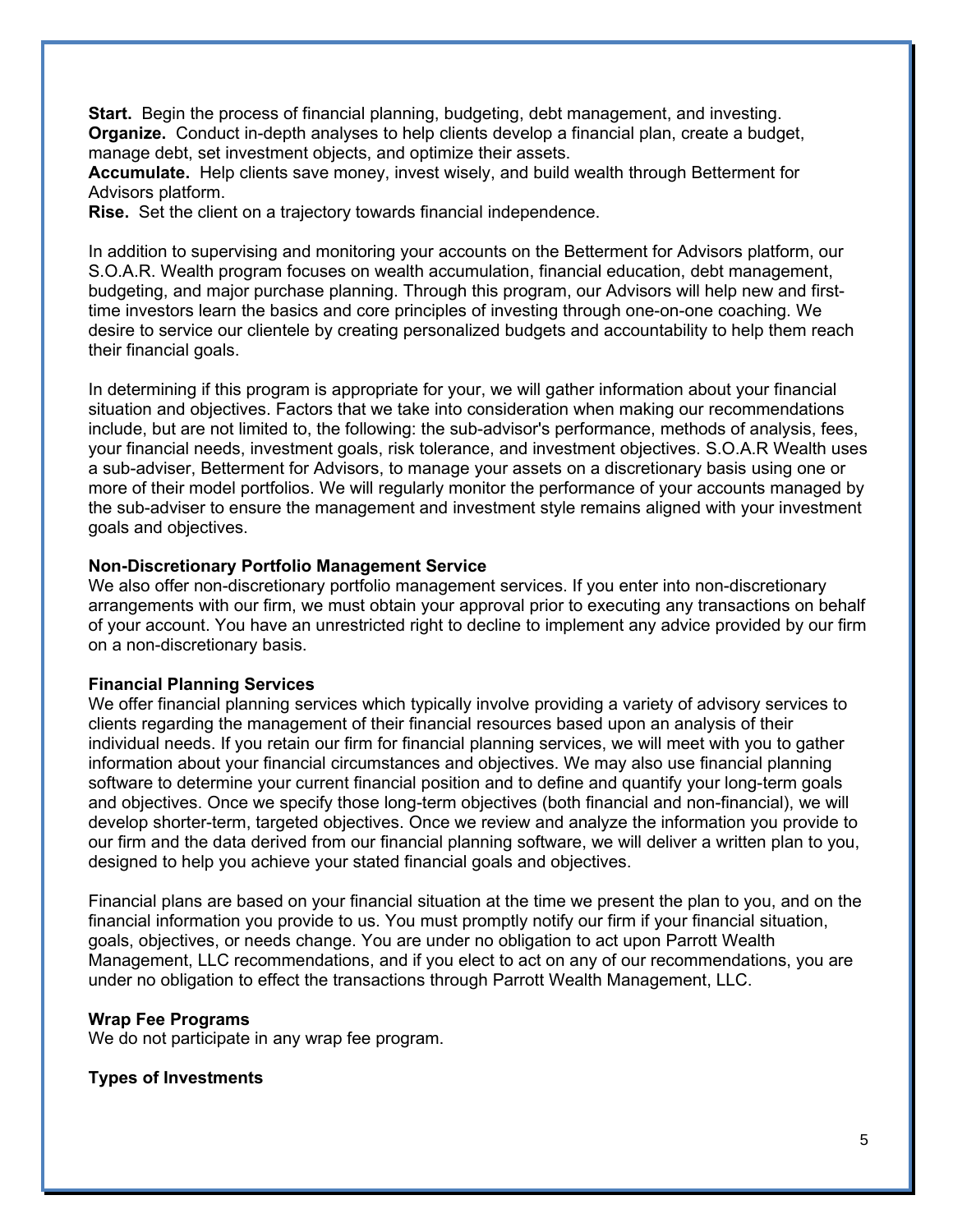We primarily offer advice on equities, bonds, mutual funds, and exchange traded funds ("ETFs"). Additionally, we may advise you on various types of investments based on your stated goals and objectives. We may also provide advice on any type of investment held in your portfolio at the inception of our advisory relationship.

Refer to the *Methods of Analysis, Investment Strategies and Risk of Loss* below for additional disclosures on this topic.

### **IRA Rollover Recommendations**

Effective December 20, 2021 (or such later date as the US Department of Labor ("DOL") Field Assistance Bulletin 2018-02 ceases to be in effect), for purposes of complying with the DOL's Prohibited Transaction Exemption 2020-02 ("PTE 2020-02") where applicable, we are providing the following acknowledgment to you.

When we provide investment advice to you regarding your retirement plan account or individual retirement account, we are fiduciaries within the meaning of Title I of the Employee Retirement Income Security Act and/or the Internal Revenue Code, as applicable, which are laws governing retirement accounts. The way we make money creates some conflicts with your interests, so we operate under a special rule that requires us to act in your best interest and not put our interest ahead of yours. Under this special rule's provisions, we must:

- Meet a professional standard of care when making investment recommendations (give prudent advice);
- Never put our financial interests ahead of yours when making recommendations (give loyal advice);
- Avoid misleading statements about conflicts of interest, fees, and investments;
- Follow policies and procedures designed to ensure that we give advice that is in your best interest;
- Charge no more than is reasonable for our services; and
- Give you basic information about conflicts of interest.

We benefit financially from the rollover of your assets from a retirement account to an account that we manage or provide investment advice, because the assets increase our assets under management and, in turn, our advisory fees. As a fiduciary, we only recommend a rollover when we believe it is in your best interest.

### **Assets Under Management**

As of December 31, 2021, we provide continuous management services for \$161,125,000 in client assets on a discretionary basis, and \$0 in client assets on a non-discretionary basis.

### **Item 5 Fees and Compensation**

### **Portfolio Management Services**

Our fee for portfolio management services is based on a percentage of the assets in your account and is set forth in the following fee schedule:

### **Annual Fee Schedule**

| <b>Assets Under Management*</b> | <b>Annual Fee</b> |
|---------------------------------|-------------------|
| \$10,000 to \$5,000,000         | $0.50\%$          |
| \$5,000,001 to \$10,000,000     | $0.35\%$          |
| \$10,000,001 and above          | 0.25%             |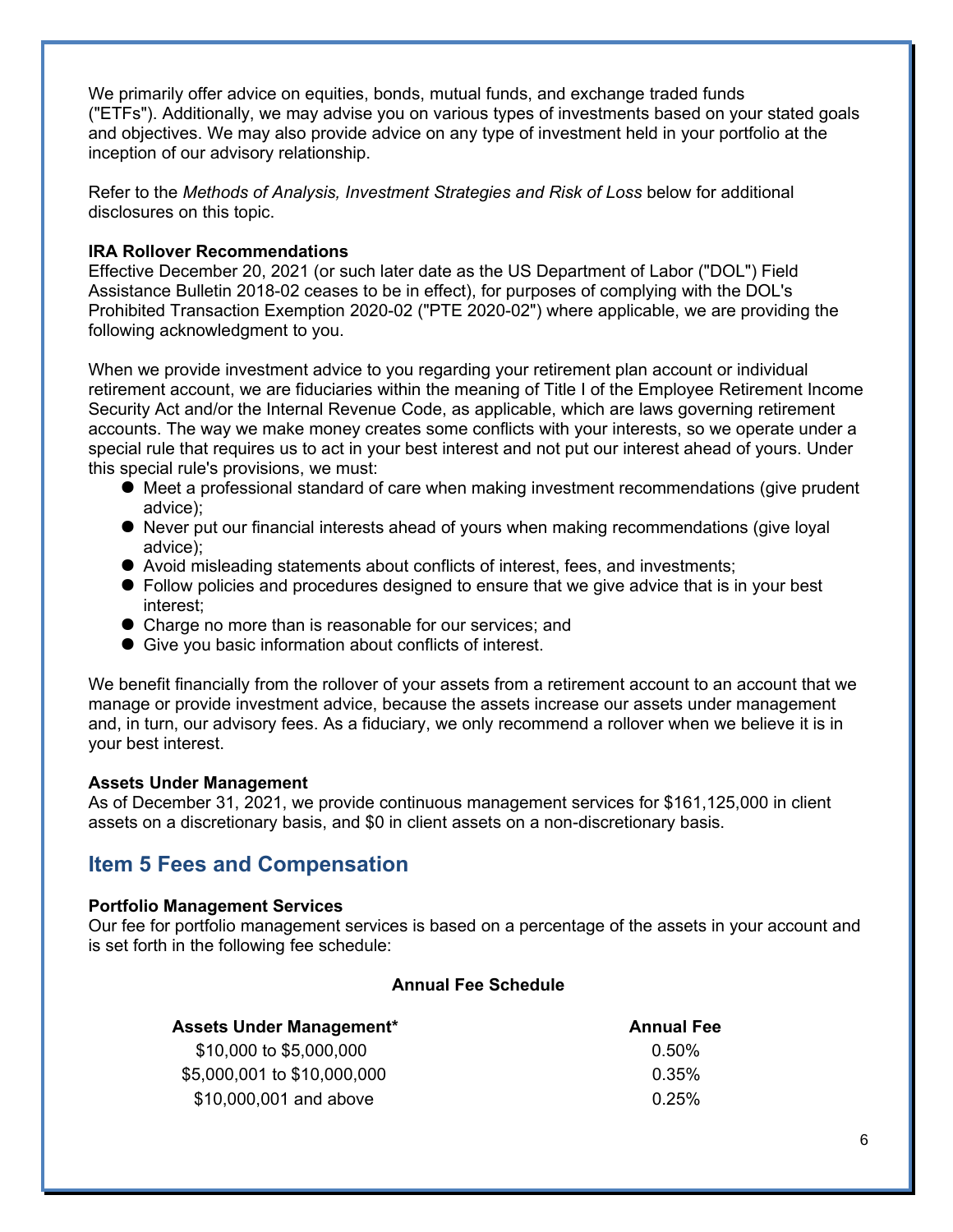\*We require a minimum of \$10,000 to open and maintain an advisory account. At our discretion, we may waive this minimum account size.

Our annual portfolio management fee is billed and payable quarterly in arrears based on the balance of your account at the end of the billing period.

If the portfolio management agreement is executed at any time other than the first day of a calendar quarter, our fees will apply on a pro rata basis, which means that the advisory fee is payable in proportion to the number of days in the quarter for which you are a client. Our advisory fee is negotiable, depending on individual client circumstances.

At our discretion, we may combine the account values of family members living in the same household to determine the applicable advisory fee. For example, we may combine account values for you and your minor children, joint accounts with your spouse, and other types of related accounts. Combining account values may increase the asset total, which may result in your paying a reduced advisory fee based on the available breakpoints in our fee schedule stated above.

We will deduct our fee directly from your account through the qualified custodian holding your funds and securities. We will deduct our advisory fee only when the following requirements are met:

- You provide our firm with written authorization permitting the fees to be paid directly from your account held by the qualified custodian.
- We send you an invoice showing the amount of the fee, the value of the assets on which the fee is based, the time period covered by the fee, and the specific manner in which the fee was calculated.
- The qualified custodian agrees to send you a statement, at least quarterly, indicating all amounts dispersed from your account including the amount of the advisory fee paid directly to our firm.

We encourage you to reconcile our invoices with the statement(s) you receive from the qualified custodian. If you find any inconsistent information between our invoice and the statement(s) you receive from the qualified custodian call our main office number located on the cover page of this brochure.

You may terminate the portfolio management agreement by providing written notice to our firm. You will incur a pro rata charge for services rendered prior to the termination of the portfolio management agreement, which means you will incur advisory fees only in proportion to the number of days in the quarter for which you are a client.

### **S.O.A.R. Wealth**

For assets managed on the Betterment for Advisors platform, Betterment charges you an asset-based wrap fee on amounts invested that is tiered based on the aggregate balance of all of our firm's client accounts at Betterment (not including funds held in Betterment Everyday Cash Reserve). That wrap fee currently ranges from 0.12% to 0.20% of account balances. The asset-based wrap fee is charged quarterly in arrears. The services included for the wrap fee include all of the services provided by Betterment and Betterment Securities through the Betterment for Advisors platform, including advisory services, custody of assets, execution and clearing of transactions, and account reporting. Betterment collects wrap fees directly from clients pursuant to the terms of the sub-advisory agreement between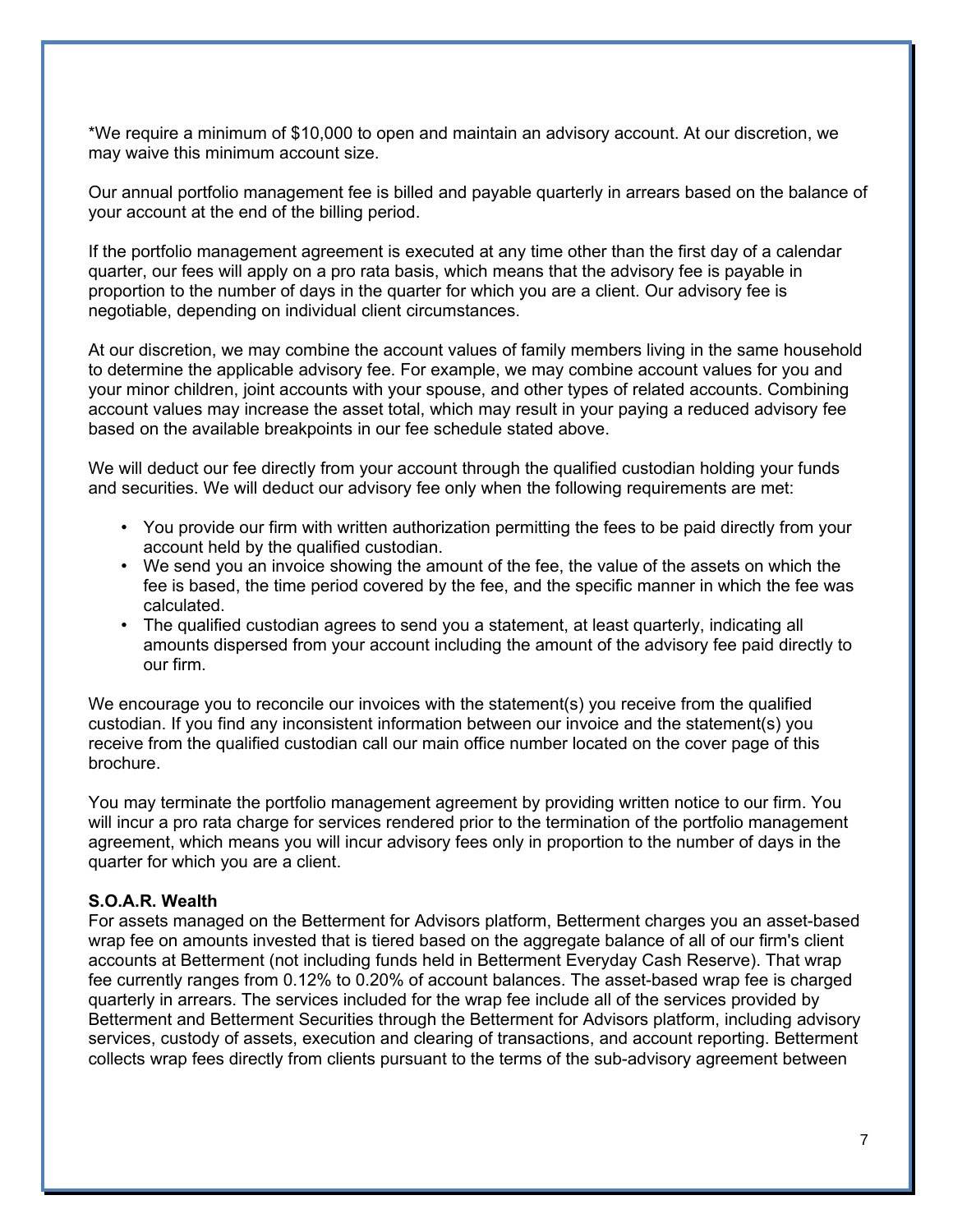Betterment and each client. Clients utilizing the Betterment for Advisors platform may pay a higher aggregate fee than if the advisory, custodial, trade execution, and other services were purchased separately.

Advisory fees charged by Betterment For Advisors are separate and in addition to our above listed advisory fees. Assets managed by Betterment will be included in calculating our advisory fee, which is based on the fee schedule set forth in the above *Portfolio Management Services* section in this brochure. Advisory fees that you pay to Betterment are established and payable in accordance with the brochure provided by Betterment. These fees may or may not be negotiable. You should review Betterment's brochure and take into consideration their fees along with our fees to determine the total amount of fees associated with this program. Betterment will collect both our fee and their fee from each client and remit our portion of the fee directly to us.

In addition to our agreement, you will be required to sign an agreement directly with Betterment. You may terminate your advisory relationship with the Betterment according to the terms of your agreement with them. You should review Betterment's brochure for specific information on how you may terminate your advisory relationship with them and how you may receive a refund, if applicable.

Additional information regarding Betterment's fees and compensation is described in Betterment's Form ADV Part 2A.

### **Financial Planning Services**

We charge a fixed fee of \$800 for our financial planning services. The fee is negotiable depending upon the complexity and scope of the plan, your financial situation, and your objectives. Fees are due upon completion of services rendered. At our discretion, we may offset our financial planning fees to the extent you implement the financial plan through our Portfolio Management Service. The fee is due and payable upon completion of services rendered.

You may terminate the financial planning agreement by providing written notice to our firm. You will incur a pro rata charge for services rendered prior to the termination of the agreement.

### **Additional Fees and Expenses**

As part of our investment advisory services to you, we may invest, or recommend that you invest, in mutual funds and exchange traded funds. The fees that you pay to our firm for investment advisory services are separate and distinct from the fees and expenses charged by mutual funds or exchange traded funds (described in each fund's prospectus) to their shareholders. These fees will generally include a management fee and other fund expenses. You will also incur transaction charges and/or brokerage fees when purchasing or selling securities. These charges and fees are typically imposed by the broker-dealer or custodian through whom your account transactions are executed. We do not share in any portion of the brokerage fees/transaction charges imposed by the broker-dealer or custodian. To fully understand the total cost you will incur, you should review all the fees charged by mutual funds, exchange traded funds, our firm, and others. For information on our brokerage practices, refer to the *Brokerage Practices* section of this brochure.

We may trade client accounts on margin. Each client must sign a separate margin agreement before margin is extended to that client account. Fees for advice and execution on these securities are based on the total asset value of the account, which includes the value of the securities purchased on margin. While a negative amount may show on a client's statement for the margined security as the result of a lower net market value, the amount of the fee is based on the absolute market value. This creates a conflict of interest where we have an incentive to encourage the use of margin to create a higher market value and therefore receive a higher fee. The use of margin may also result in interest charges in addition to all other fees and expenses associated with the security involved.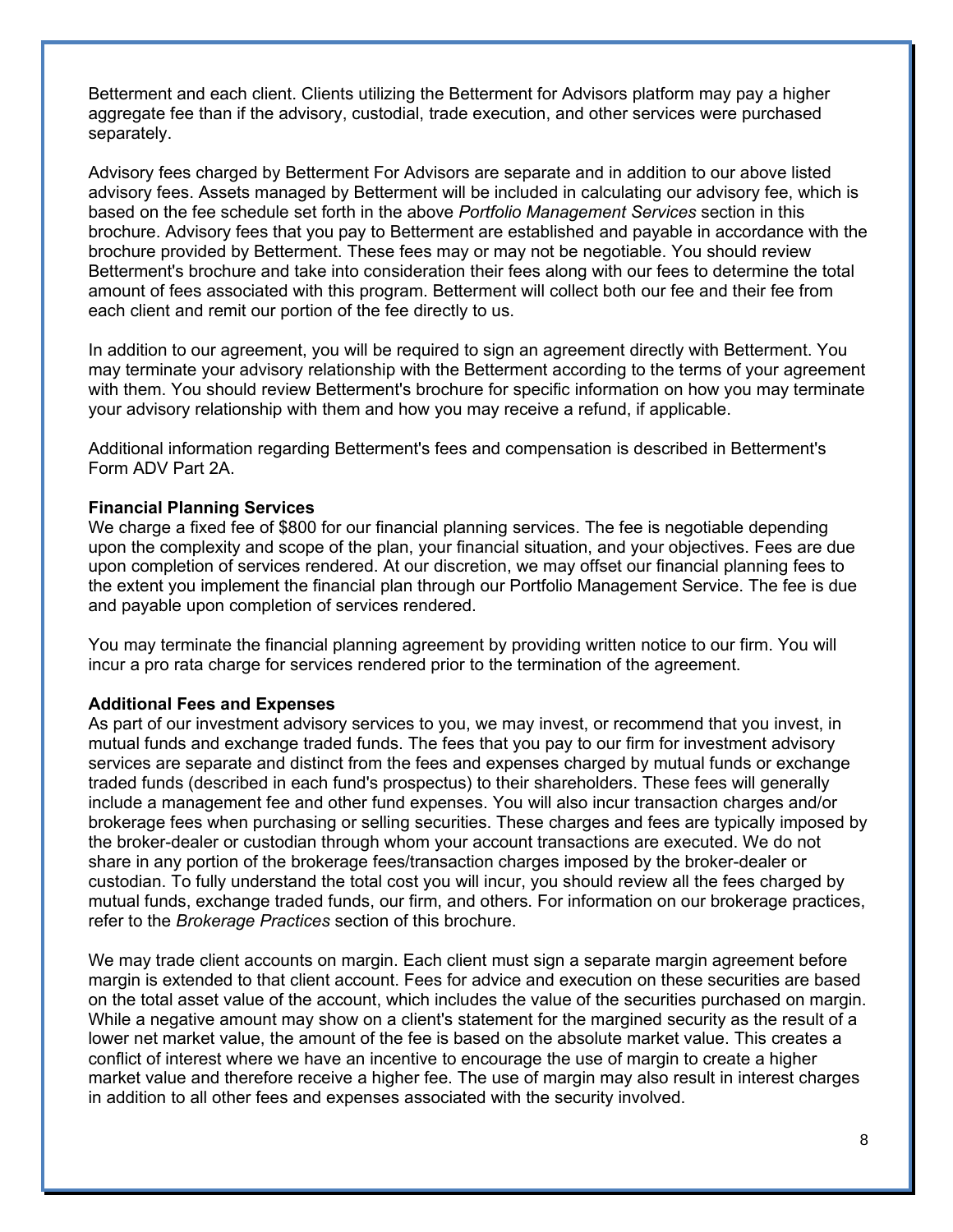### **IRA Rollover Considerations**

As part of our investment advisory services to you, we may recommend that you withdraw the assets from your employer's retirement plan and roll the assets over to an individual retirement account ("IRA") that we will manage on your behalf. If you elect to roll the assets to an IRA that is subject to our management, we will charge you an asset based fee as set forth in the agreement you executed with our firm. This practice presents a conflict of interest because persons providing investment advice on our behalf have an incentive to recommend a rollover to you for the purpose of generating fee based compensation rather than solely based on your needs. You are under no obligation, contractually or otherwise, to complete the rollover. Moreover, if you do complete the rollover, you are under no obligation to have the assets in an IRA managed by our firm.

Many employers permit former employees to keep their retirement assets in their company plan. Also, current employees can sometimes move assets out of their company plan before they retire or change jobs. In determining whether to complete the rollover to an IRA, and to the extent the following options are available, you should consider the costs and benefits of:

An employee will typically have four options:

- 1. Leaving the funds in your employer's (former employer's) plan.
- 2. Moving the funds to a new employer's retirement plan.
- 3. Cashing out and taking a taxable distribution from the plan.
- 4. Rolling the funds into an IRA rollover account.

Each of these options has advantages and disadvantages and before making a change we encourage you to speak with your CPA and/or tax attorney.

If you are considering rolling over your retirement funds to an IRA for us to manage here are a few points to consider before you do so:

- 1. Determine whether the investment options in your employer's retirement plan address your needs or whether you might want to consider other types of investments.
	- a. Employer retirement plans generally have a more limited investment menu than IRAs.
	- b. Employer retirement plans may have unique investment options not available to the public such as employer securities, or previously closed funds.
- 2. Your current plan may have lower fees than our fees.
	- a. If you are interested in investing only in mutual funds, you should understand the cost structure of the share classes available in your employer's retirement plan and how the costs of those share classes compare with those available in an IRA.
	- b. You should understand the various products and services you might take advantage of at an IRA provider and the potential costs of those products and services.
- 3. Our strategy may have higher risk than the option(s) provided to you in your plan.
- 4. Your current plan may also offer financial advice.
- 5. If you keep your assets titled in a 401k or retirement account, you could potentially delay your required minimum distribution beyond age 70.5.
- 6. Your 401k may offer more liability protection than a rollover IRA; each state may vary.
	- a. Generally, federal law protects assets in qualified plans from creditors. Since 2005, IRA assets have been generally protected from creditors in bankruptcies. However, there can be some exceptions to the general rules so you should consult with an attorney if you are concerned about protecting your retirement plan assets from creditors.
- 7. You may be able to take out a loan on your 401k, but not from an IRA.
- 8. IRA assets can be accessed any time; however, distributions are subject to ordinary income tax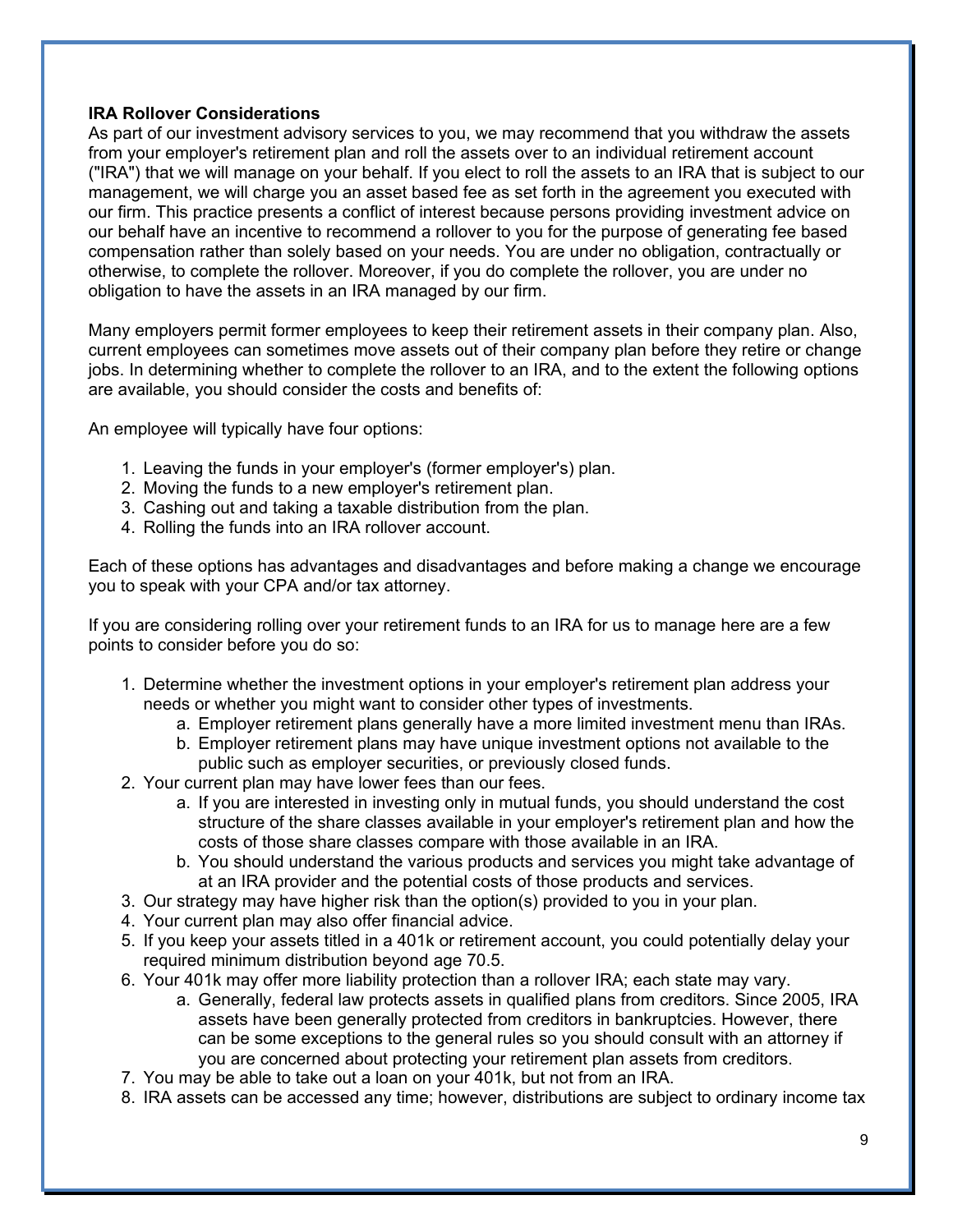and may also be subject to a 10% early distribution penalty unless they qualify for an exception such as disability, higher education expenses or the purchase of a home.

- 9. If you own company stock in your plan, you may be able to liquidate those shares at a lower capital gains tax rate.
- 10.Your plan may allow you to hire us as the manager and keep the assets titled in the plan name.

It is important that you understand the differences between these types of accounts and to decide whether a rollover is best for you. Prior to proceeding, if you have questions contact your investment advisor representative, or call our main number as listed on the cover page of this brochure.

### **Item 6 Performance-Based Fees and Side-By-Side Management**

We do not accept performance-based fees or participate in side-by-side management. Performancebased fees are fees that are based on a share of a capital gains or capital appreciation of a client's account. Side-by-side management refers to the practice of managing accounts that are charged performance-based fees while at the same time managing accounts that are not charged performancebased fees. Our fees are calculated as described in the *Fees and Compensation* section above, and are not charged on the basis of a share of capital gains upon, or capital appreciation of, the funds in your advisory account.

### **Item 7 Types of Clients**

We offer investment advisory services to individuals, high net worth individuals, families, charitable organizations, and corporations or other business entities.

In general, we require a minimum of \$10,000 to open and maintain an advisory account. At our discretion, we may waive this minimum account size. For example, we may waive the minimum if you appear to have significant potential for increasing your assets under our management.

We may also combine account values for you and your minor children, joint accounts with your spouse, and other types of related accounts to meet the stated minimum.

# **Item 8 Methods of Analysis, Investment Strategies and Risk of Loss**

We may use one or more of the following methods of analysis or investment strategies when providing investment advice to you:

**Charting Analysis** - involves the gathering and processing of price and volume pattern information for a particular security, sector, broad index or commodity. This price and volume pattern information is analyzed. The resulting pattern and correlation data is used to detect departures from expected performance and diversification and predict future price movements and trends.

**Risk:** Our charting analysis may not accurately detect anomalies or predict future price movements. Current prices of securities may reflect all information known about the security and day-to-day changes in market prices of securities may follow random patterns and may not be predictable with any reliable degree of accuracy.

**Technical Analysis** - involves studying past price patterns, trends and interrelationships in the financial markets to assess risk-adjusted performance and predict the direction of both the overall market and specific securities.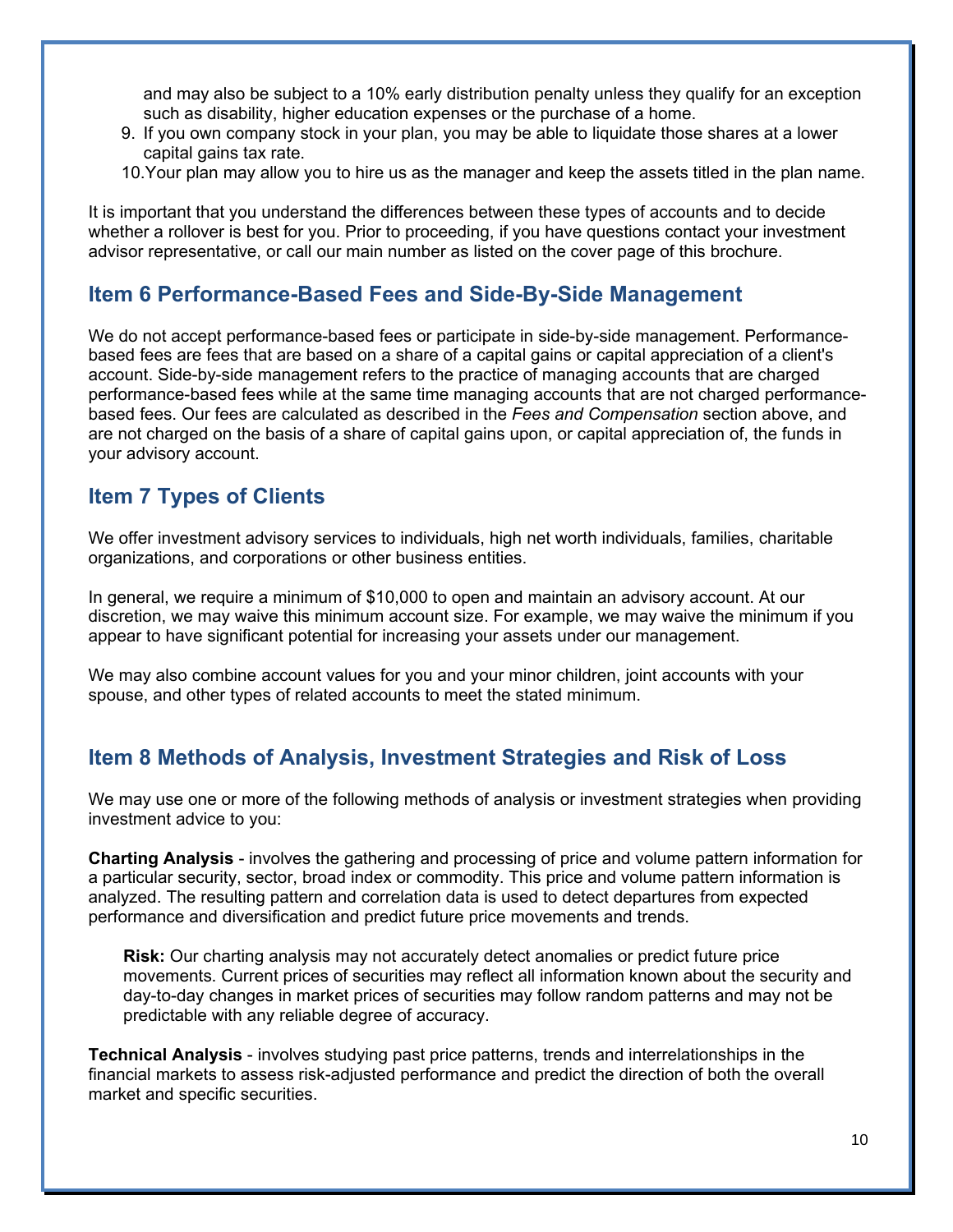**Risk:** The risk of market timing based on technical analysis is that our analysis may not accurately detect anomalies or predict future price movements. Current prices of securities may reflect all information known about the security and day-to-day changes in market prices of securities may follow random patterns and may not be predictable with any reliable degree of accuracy.

**Fundamental Analysis** - involves analyzing individual companies and their industry groups, such as a company's financial statements, details regarding the company's product line, the experience and expertise of the company's management, and the outlook for the company and its industry. The resulting data is used to measure the true value of the company's stock compared to the current market value.

**Risk:** The risk of fundamental analysis is that information obtained may be incorrect and the analysis may not provide an accurate estimate of earnings, which may be the basis for a stock's value. If securities prices adjust rapidly to new information, utilizing fundamental analysis may not result in favorable performance.

**Cyclical Analysis** - a type of technical analysis that involves evaluating recurring price patterns and trends. Economic/business cycles may not be predictable and may have many fluctuations between long-term expansions and contractions.

**Risk:** The lengths of economic cycles may be difficult to predict with accuracy and therefore the risk of cyclical analysis is the difficulty in predicting economic trends and consequently the changing value of securities that would be affected by these changing trends.

**Modern Portfolio Theory** - a theory of investment which attempts to maximize portfolio expected return for a given amount of portfolio risk, or equivalently minimize risk for a given level of expected return, by carefully diversifying the proportions of various assets.

**Risk:** Market risk is that part of a security's risk that is common to all securities of the same general class (stocks and bonds) and thus cannot be eliminated by diversification.

**Long-Term Purchases** - securities purchased with the expectation that the value of those securities will grow over a relatively long period of time, generally greater than one year.

**Risk:** Using a long-term purchase strategy generally assumes the financial markets will go up in the long-term which may not be the case. There is also the risk that the segment of the market that you are invested in or perhaps just your particular investment will go down over time even if the overall financial markets advance. Purchasing investments long-term may create an opportunity cost - "locking-up" assets that may be better utilized in the short-term in other investments.

**Margin Transactions** - a securities transaction in which an investor borrows money to purchase a security, in which case the security serves as collateral on the loan.

**Risk:** If the value of the shares drops sufficiently, the investor will be required to either deposit more cash into the account or sell a portion of the stock in order to maintain the margin requirements of the account. This is known as a "margin call." An investor's overall risk includes the amount of money invested plus the amount that was loaned to them.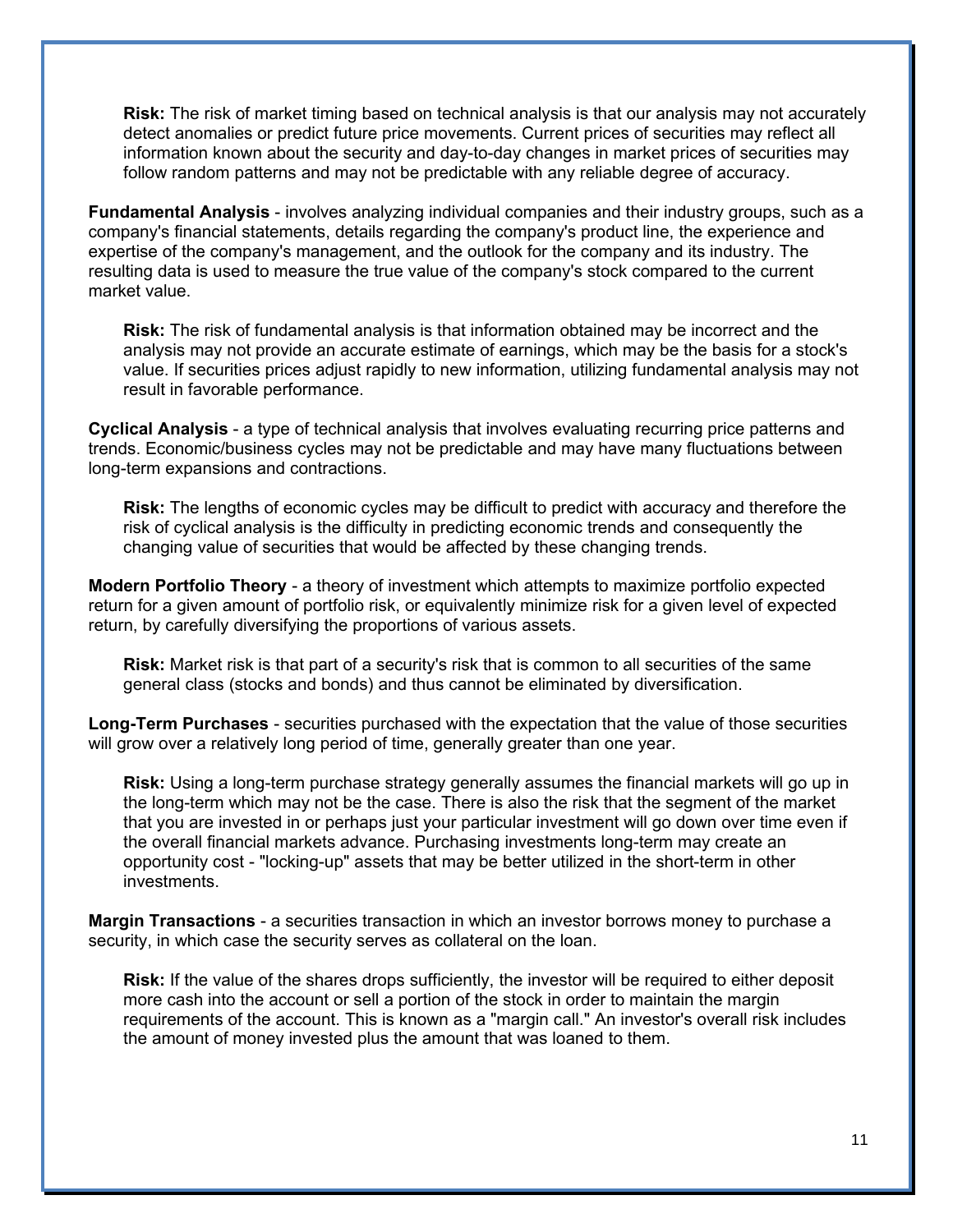**Option Writing** - a securities transaction that involves selling an option. An option is the right, but not the obligation, to buy or sell a particular security at a specified price before the expiration date of the option. When an investor sells an option, he or she must deliver to the buyer a specified number of shares if the buyer exercises the option. The seller pays the buyer a premium (the market price of the option at a particular time) in exchange for writing the option.

**Risk:** Options are complex investments and can be very risky, especially if the investor does not own the underlying stock. In certain situations, an investor's risk can be unlimited.

Our investment strategies and advice may vary depending upon each client's specific financial situation. As such, we determine investments and allocations based upon your predefined objectives, risk tolerance, time horizon, financial information, liquidity needs and other various suitability factors. Your restrictions and guidelines may affect the composition of your portfolio. **It is important that you notify us immediately with respect to any material changes to your financial circumstances, including for example, a change in your current or expected income level, tax circumstances, or employment status.**

### **Tax Considerations**

Our strategies and investments may have unique and significant tax implications. However, unless we specifically agree otherwise, and in writing, tax efficiency is not our primary consideration in the management of your assets. Regardless of your account size or any other factors, we strongly recommend that you consult with a tax professional regarding the investing of your assets.

Moreover, custodians and broker-dealers must report the cost basis of equities acquired in client accounts on or after January 1, 2011. Your custodian will default to the First-In First-Out ("FIFO") accounting method for calculating the cost basis of your investments. You are responsible for contacting your tax advisor to determine if this accounting method is the right choice for you. If your tax advisor believes another accounting method is more advantageous, provide written notice to our firm immediately and we will alert your account custodian of your individually selected accounting method. Decisions about cost basis accounting methods will need to be made before trades settle, as the cost basis method cannot be changed after settlement.

### **Risk of Loss**

Investing in securities involves risk of loss that you should be prepared to bear. We do not represent or guarantee that our services or methods of analysis can or will predict future results, successfully identify market tops or bottoms, or insulate clients from losses due to market corrections or declines. We cannot offer any guarantees or promises that your financial goals and objectives will be met. Past performance is in no way an indication of future performance.

### **Recommendation of Particular Types of Securities**

We primarily recommend equities, bonds, mutual funds, and exchange traded funds ("ETFs"). However, we may advise on other types of investments as appropriate for you since each client has different needs and different tolerance for risk. Each type of security has its own unique set of risks associated with it and it would not be possible to list here all of the specific risks of every type of investment. Even within the same type of investment, risks can vary widely. However, in very general terms, the higher the anticipated return of an investment, the higher the risk of loss associated with the investment.

**Money Market Funds:** A money market fund is technically a security. The fund managers attempt to keep the share price constant at \$1/share. However, there is no guarantee that the share price will stay at \$1/share. If the share price goes down, you can lose some of or your principal. The US Securities and Exchange Commission ("SEC") notes that "While investor losses in money market funds have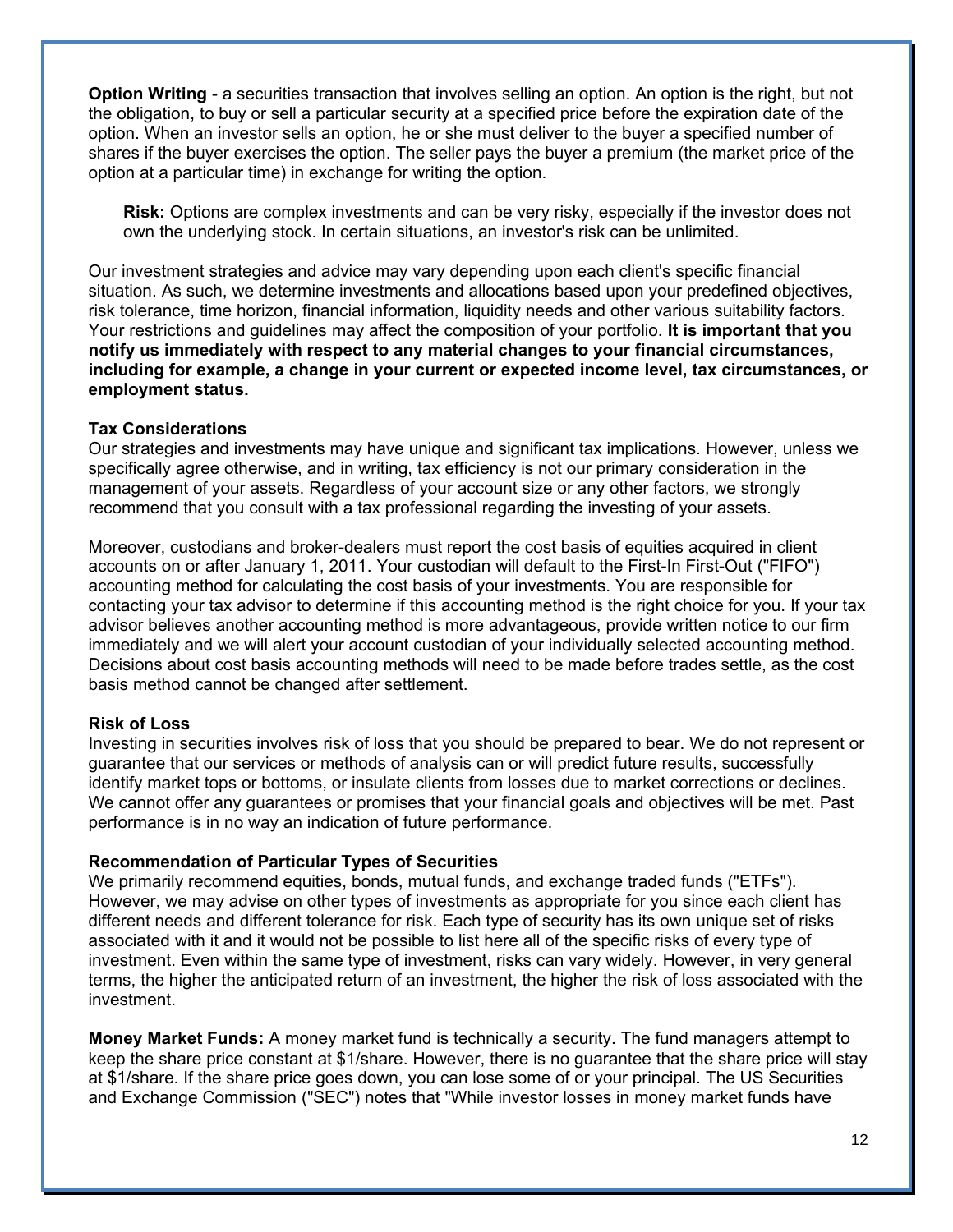been rare, they are possible." In return for this risk, you should earn a greater return on your cash than you would expect from an Federal Deposit Insurance Corporation ("FDIC") insured savings account (money market funds are not FDIC insured). Next, money market fund rates are variable. In other words, you do not know how much you will earn on your investment next month. The rate could go up or go down. If it goes up, that may be a good thing. However, if it goes down and you earn less than you expected to earn, you can end up needing more cash. A final risk you are taking with money market funds has to do with inflation. Because money market funds are considered to be safer than other investments like stocks, long-term average returns on money market funds tends to be less than long term average returns on riskier investments. Over long periods of time, inflation can eat away at your returns.

**Certificates of Deposit:** Certificates of deposit are generally the safest type of investment since they are insured by the federal government up to a certain amount. However, because the returns are generally very low, it is possible for inflation to outpace the return. Likewise, United States Government securities are backed by the full faith and credit of the United States government but it is also possible for the rate of inflation to exceed the returns.

**Municipal Securities:** Municipal securities, while generally thought of as safe, can have significant risks associated with them including, but not limited to: the credit worthiness of the governmental entity that issues the bond; the stability of the revenue stream that is used to pay the interest to the bondholders; when the bond is due to mature; and, whether or not the bond can be "called" prior to maturity. When a bond is called, it may not be possible to replace it with a bond of equal character paying the same amount of interest or yield to maturity.

**Bonds:** Corporate debt securities (or "bonds") are typically safer investments than equity securities, but their risk can also vary widely based on: the financial health of the issuer; the risk that the issuer might default; when the bond is set to mature; and, whether or not the bond can be "called" prior to maturity. When a bond is called, it may not be possible to replace it with a bond of equal character paying the same rate of return.

**Stocks:** There are numerous ways of measuring the risk of equity securities (also known simply as "equities" or "stock"). In very broad terms, the value of a stock depends on the financial health of the company issuing it. However, stock prices can be affected by many other factors including, but not limited to the class of stock (for example, preferred or common); the health of the market sector of the issuing company; and, the overall health of the economy. In general, larger, better established companies ("large cap") tend to be safer than smaller start-up companies ("small cap") are but the mere size of an issuer is not, by itself, an indicator of the safety of the investment.

**Mutual Funds and Exchange Traded Funds:** Mutual funds and exchange traded funds ("ETF") are professionally managed collective investment systems that pool money from many investors and invest in stocks, bonds, short-term money market instruments, other mutual funds, other securities, or any combination thereof. The fund will have a manager that trades the fund's investments in accordance with the fund's investment objective. While mutual funds and ETFs generally provide diversification, risks can be significantly increased if the fund is concentrated in a particular sector of the market, primarily invests in small cap or speculative companies, uses leverage (i.e., borrows money) to a significant degree, or concentrates in a particular type of security (i.e., equities) rather than balancing the fund with different types of securities. ETFs differ from mutual funds since they can be bought and sold throughout the day like stock and their price can fluctuate throughout the day. The returns on mutual funds and ETFs can be reduced by the costs to manage the funds. Also, while some mutual funds are "no load" and charge no fee to buy into, or sell out of, the fund, other types of mutual funds do charge such fees which can also reduce returns. Mutual funds can also be "closed end" or "open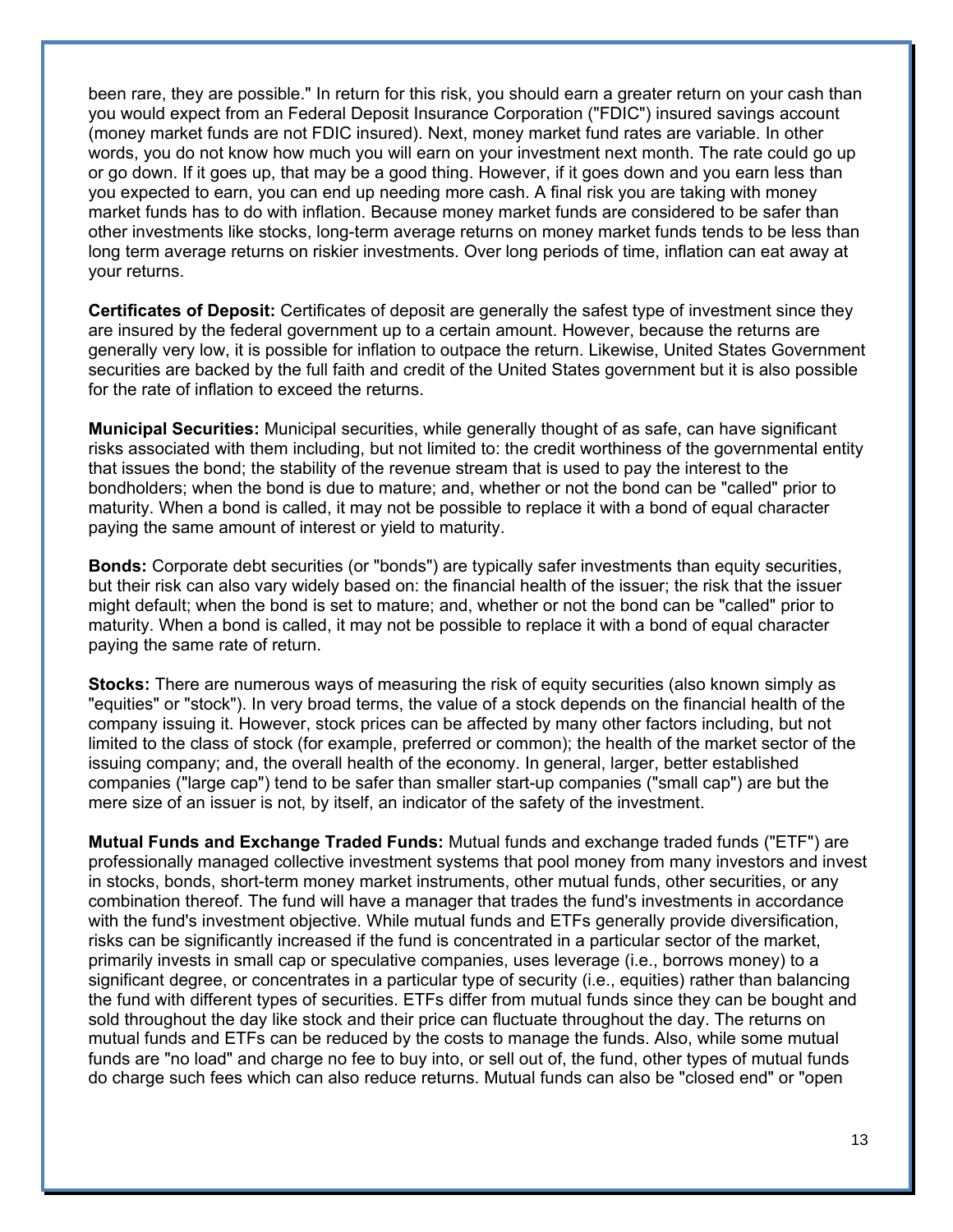end". So-called "open end" mutual funds continue to allow in new investors indefinitely whereas "closed end" funds have a fixed number of shares to sell which can limit their availability to new investors.

**Commercial Paper:** Commercial paper ("CP") is, in most cases, an unsecured promissory note that is issued with a maturity of 270 days or less. Being unsecured the risk to the investor is that the issuer may default. There is a less risk in asset based commercial paper (ABCP). The difference between ABCP and CP is that instead of being an unsecured promissory note representing an obligation of the issuing company, ABCP is backed by securities. Therefore, the perceived quality of the ABCP depends on the underlying securities.

**Real Estate Investment Trust:** A real estate investment trust ("REIT") is a corporate entity which invests in real estate and/or engages in real estate financing. A REIT reduces or eliminates corporate income taxes. REITs can be publicly or privately held. Public REITs may be listed on public stock exchanges. REITs are required to declare 90% of their taxable income as dividends, but they actually pay dividends out of funds from operations, so cash flow has to be strong or the REIT must either dip into reserves, borrow to pay dividends, or distribute them in stock (which causes dilution). After 2012, the IRS stopped permitting stock dividends. Most REITs must refinance or erase large balloon debts periodically. The credit markets are no longer frozen, but banks are demanding, and getting, harsher terms to re-extend REIT debt. Some REITs may be forced to make secondary stock offerings to repay debt, which will lead to additional dilution of the stockholders. Fluctuations in the real estate market can affect the REIT's value and dividends.

**Options and Warrants:** Options are complex securities that involve risks and are not suitable for everyone. Option trading can be speculative in nature and carry substantial risk of loss. It is generally recommended that you only invest in options with risk capital. An option is a contract that gives the buyer the right, but not the obligation, to buy or sell an underlying asset at a specific price on or before a certain date (the "expiration date"). The main difference between warrants and call options is that warrants are issued and guaranteed by the issuing company, whereas options are traded on an exchange and are not issued by the company. Also, the lifetime of a warrant is often measured in years, while the lifetime of a typical option is measured in months. The two types of options are calls and puts:

A call gives the holder the right to buy an asset at a certain price within a specific period of time. Calls are similar to having a long position on a stock. Buyers of calls hope that the stock will increase substantially before the option expires.

A put gives the holder the right to sell an asset at a certain price within a specific period of time. Puts are very similar to having a short position on a stock. Buyers of puts hope that the price of the stock will fall before the option expires.

Selling options is more complicated and can be even riskier.

The option trading risks pertaining to options buyers are:

- Risk of losing your entire investment in a relatively short period of time.
- The risk of losing your entire investment increases if, as expiration nears, the stock is below the strike price of the call (for a call option) or if the stock is higher than the strike price of the put (for a put option).
- European style options which do not have secondary markets on which to sell the options prior to expiration can only realize its value upon expiration.
- Specific exercise provisions of a specific option contract may create risks.
- Regulatory agencies may impose exercise restrictions, which stops you from realizing value.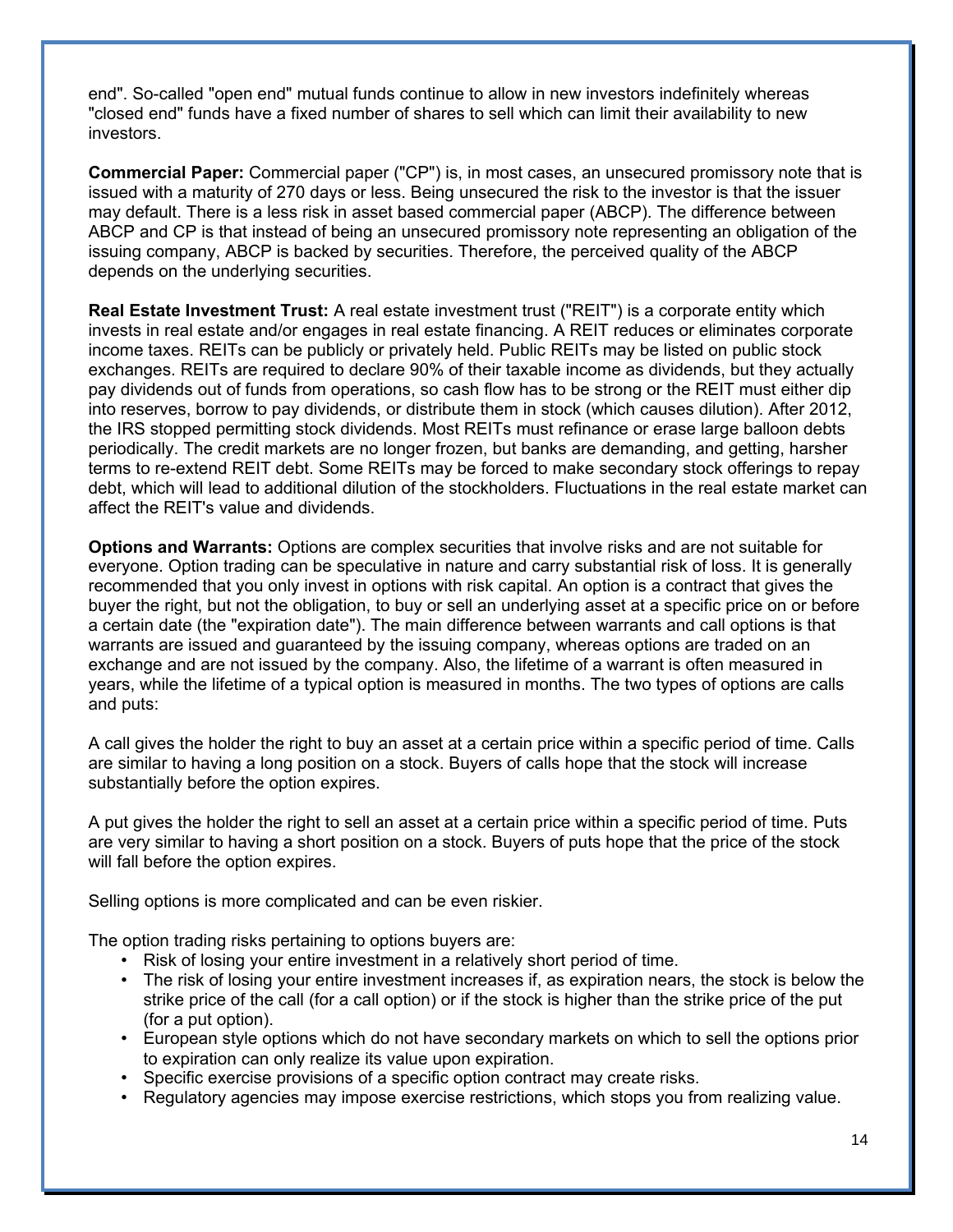The option trading risks pertaining to options sellers are:

- Options sold may be exercised at any time before expiration.
- Covered Call traders forgo the right to profit when the underlying stock rises above the strike price of the call options sold and continues to risk a loss due to a decline in the underlying stock.
- Writers of Naked Calls risk unlimited losses if the underlying stock rises.
- Writers of Naked Puts risk unlimited losses if the underlying stock drops.
- Writers of naked positions run margin risks if the position goes into significant losses. Such risks may include liquidation by the broker.
- Writers of call options could lose more money than a short seller of that stock could on the same rise on that underlying stock. This is an example of how the leverage in options can work against the option trader.
- Writers of Naked Calls are obligated to deliver shares of the underlying stock if those call options are exercised.
- Call options can be exercised outside of market hours such that effective remedy actions cannot be performed by the writer of those options.
- Writers of stock options are obligated under the options that they sold even if a trading market is not available or that they are unable to perform a closing transaction.
- The value of the underlying stock may surge or ditch unexpectedly, leading to automatic exercises.

Other option trading risks are:

- The complexity of some option strategies is a significant risk on its own.
- Option trading exchanges or markets and option contracts themselves are open to changes at all times.
- Options markets have the right to halt the trading of any options, thus preventing investors from realizing value.
- Risk of erroneous reporting of exercise value.
- If an options brokerage firm goes insolvent, investors trading through that firm may be affected.
- Internationally traded options have special risks due to timing across borders.

Risks that are not specific to options trading include market risk, sector risk and individual stock risk. Option trading risks are closely related to stock risks, as stock options are a derivative of stocks.

**PIPES:** In a Private Investment in Public Equity ("PIPE") transaction, investors typically purchase securities directly from a publicly traded company in a private placement. Depending on the structure of the transaction, this can be done at a premium to or at a discount from the market price of the company's common stock. Because the sale of the securities is not pre-registered with the Securities and Exchange Commission ("SEC"), the securities are "restricted" and cannot be immediately resold by the investors into the public markets. Accordingly, the company will usually agree as part of the PIPE transaction to register the restricted securities with the SEC. Thus, the PIPE transaction can offer the company the speed and predictability of a private placement, while providing investors with a nearly liquid security. Risks of investing in PIPES include but may not be limited to substantial entry requirements, limited liquidity, limited investor control, potential for unfunded commitments, and loss of investment.

**Derivatives:** Derivatives are types of investments where the investor does not own the underlying asset, but he makes a bet on the direction of the price movement of the underlying asset via an agreement with another party. There are many different types of derivative instruments, including options, swaps, futures, and forward contracts. Derivatives have numerous uses as well as various risks associated with them, but they are generally considered an alternative way to participate in the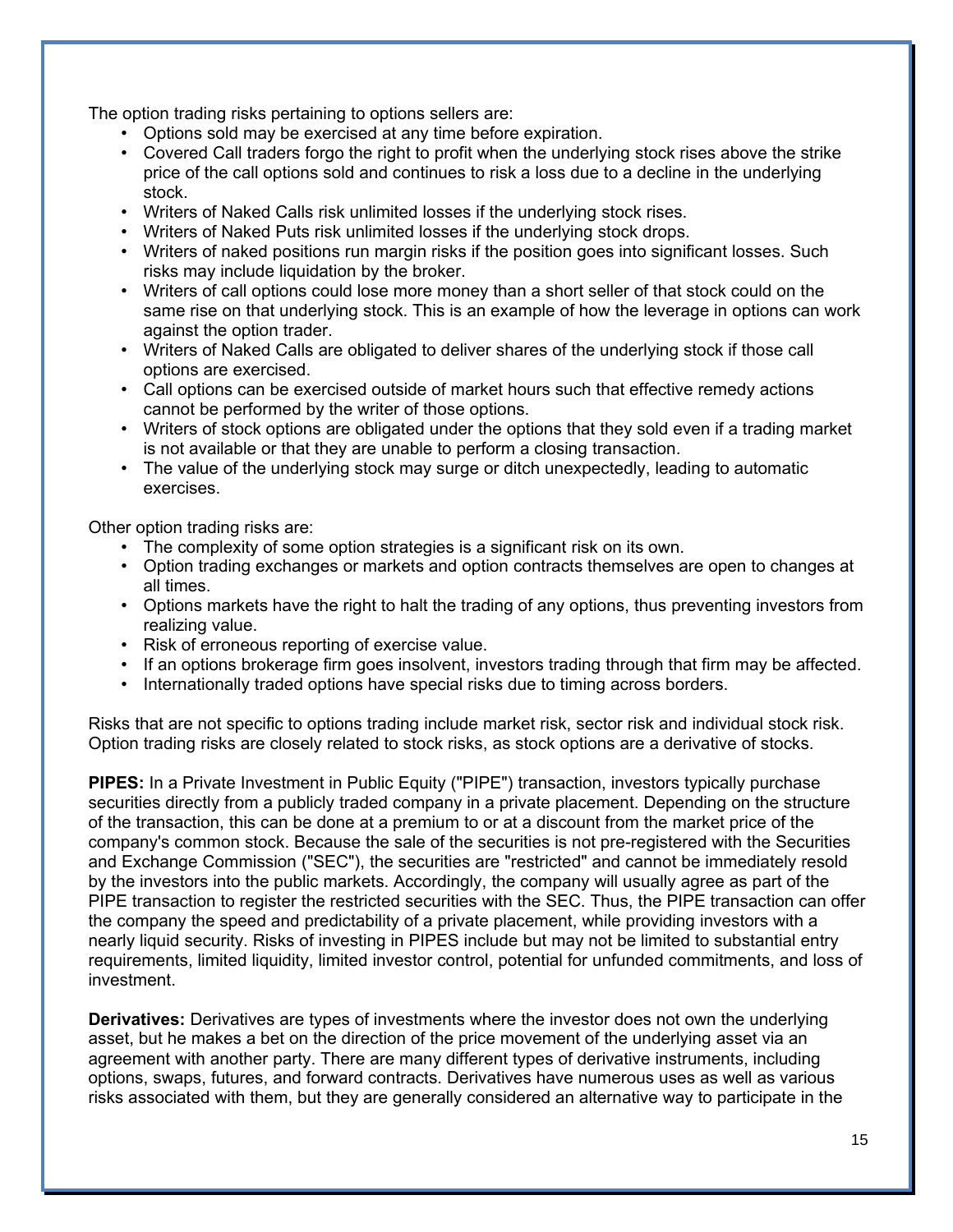market. Investors typically use derivatives for three reasons: to hedge a position, to increase leverage, or to speculate on an asset's movement. The key to making a sound investment is to fully understand the risks associated with the derivative, including, but not limited to counter-party, underlying asset, price, and expiration risks. The use of a derivative only makes sense if the investor is fully aware of the risks and understands the impact of the investment within a portfolio strategy. Due to the variety of available derivatives and the range of potential risks, a detailed explanation of derivatives is beyond the scope of this disclosure.

**Structured Products:** A structured product, also known as a market-linked product, is generally a prepackaged investment strategy based on derivatives, such as a single security, a basket of securities, options, indices, commodities, debt issuances, and/or foreign currencies, and to a lesser extent, swaps. Structured products are usually issued by investment banks or affiliates thereof. They have a fixed maturity, and have two components: a note and a derivative. The derivative component is often an option. The note provides for periodic interest payments to the investor at a predetermined rate, and the derivative component provides for the payment at maturity. Some products use the derivative component as a put option written by the investor that gives the buyer of the put option the right to sell to the investor the security or securities at a predetermined price. Other products use the derivative component to provide for a call option written by the investor that gives the buyer of the call option the right to buy the security or securities from the investor at a predetermined price. A feature of some structured products is a "principal guarantee" function, which offers protection of principal if held to maturity. However, these products are not always Federal Deposit Insurance Corporation insured; they may only be insured by the issuer, and thus have the potential for loss of principal in the case of a liquidity crisis, or other solvency problems with the issuing company. Investing in structured products involves a number of risks including but not limited to: fluctuations in the price, level or yield of underlying instruments, interest rates, currency values and credit quality; substantial loss of principal; limits on participation in any appreciation of the underlying instrument; limited liquidity; credit risk of the issuer; conflicts of interest; and, other events that are difficult to predict.

# **Item 9 Disciplinary Information**

We are required to disclose the facts of any legal or disciplinary events that are material to a client's evaluation of our advisory business or the integrity of our management. We do not have any required disclosures under this item.

# **Item 10 Other Financial Industry Activities and Affiliations**

We have not provided information on other financial industry activities and affiliations because we do not have any relationship or arrangement that is material to our advisory business or to our clients with any of the types of entities listed below.

- 1. broker-dealer, municipal securities dealer, or government securities dealer or broker.
- 2. investment company or other pooled investment vehicle (including a mutual fund, closed-end investment company, unit investment trust, private investment company or "hedge fund," and offshore fund).
- 3. other investment advisor or financial planner.
- 4. futures commission merchant, commodity pool operator, or commodity trading advisor.
- 5. banking or thrift institution.
- 6. accountant or accounting firm.
- 7. lawyer or law firm.
- 8. pension consultant.
- 9. real estate broker or dealer.
- 10.sponsor or syndicator of limited partnerships.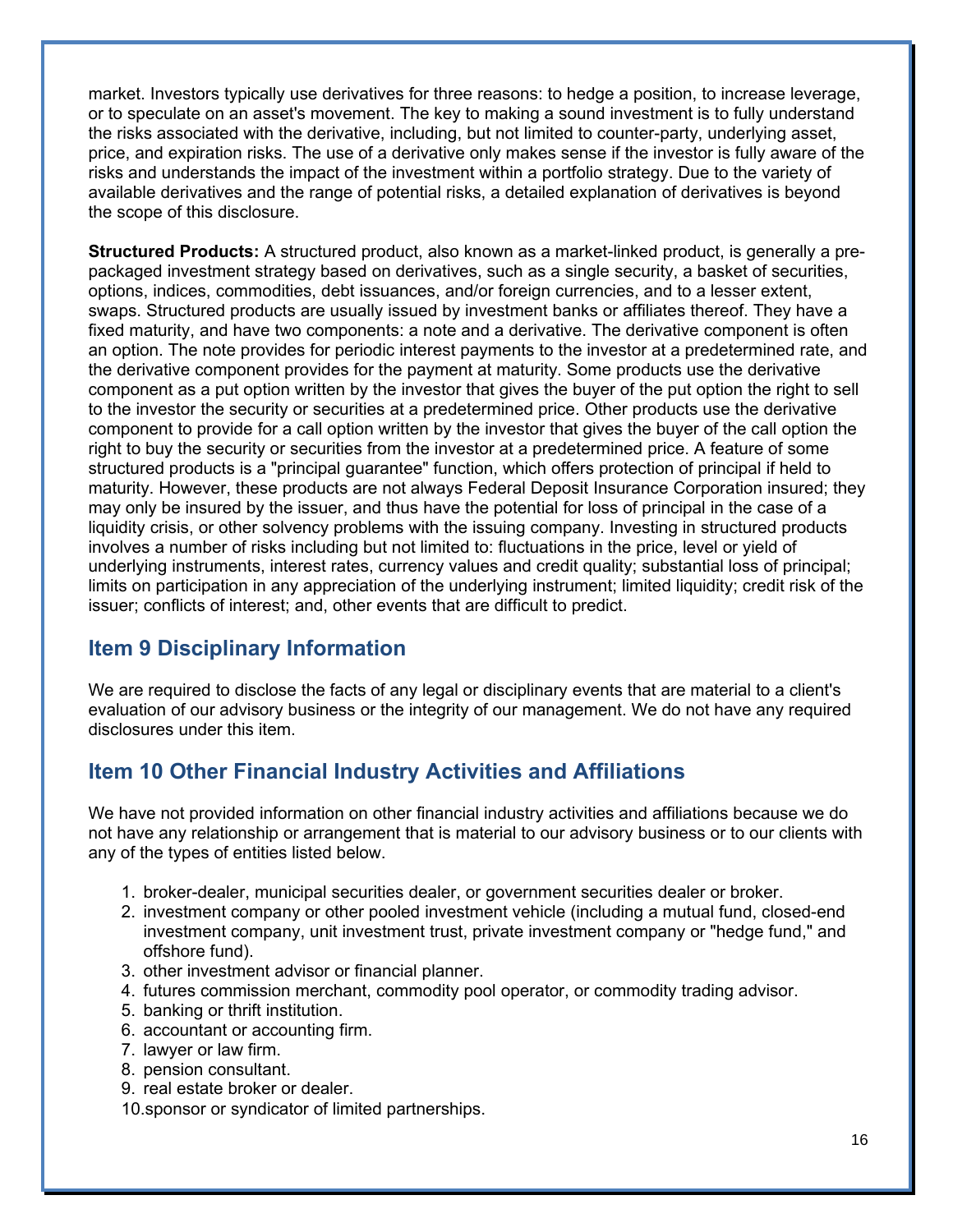### **Recommendation of Other Advisers**

We may recommend that you use a third party money manager ("TPMM") or sub-advisor based on your needs and suitability. We will not receive separate compensation, directly or indirectly, from the TPMM or sub-advisor for recommending that you use their services. Moreover, we do not have any other business relationships with the recommended TPMM or sub-advisor. Refer to the *Advisory Business* section above for additional disclosures on this topic.

# **Item 11 Code of Ethics, Participation or Interest in Client Transactions and Personal Trading**

### **Description of Our Code of Ethics**

We strive to comply with applicable laws and regulations governing our practices. Therefore, our Code of Ethics includes guidelines for professional standards of conduct for persons associated with our firm. Our goal is to protect your interests at all times and to demonstrate our commitment to our fiduciary duties of honesty, good faith, and fair dealing with you. All persons associated with our firm are expected to adhere strictly to these guidelines. Persons associated with our firm are also required to report any violations of our Code of Ethics. Additionally, we maintain and enforce written policies reasonably designed to prevent the misuse or dissemination of material, non-public information about you or your account holdings by persons associated with our firm.

Clients or prospective clients may obtain a copy of our Code of Ethics by contacting us at the telephone number on the cover page of this brochure.

### **Participation or Interest in Client Transactions**

Neither our firm nor any persons associated with our firm has any material financial interest in client transactions beyond the provision of investment advisory services as disclosed in this brochure.

### **Personal Trading Practices**

Our firm or persons associated with our firm may buy or sell the same securities that we recommend to you or securities in which you are already invested. A conflict of interest exists in such cases because we have the ability to trade ahead of you and potentially receive more favorable prices than you will receive. To mitigate this conflict of interest, it is our policy that neither our firm nor persons associated with our firm shall have priority over your account in the purchase or sale of securities.

### **Block Trading**

Our firm or persons associated with our firm may buy or sell securities for you at the same time we or persons associated with our firm buy or sell such securities for our own account. We may also combine our orders to purchase securities with your orders to purchase securities ("block trading"). Refer to the *Brokerage Practices* section in this brochure for information on our block trading practices.

A conflict of interest exists in such cases because we have the ability to trade ahead of you and potentially receive more favorable prices than you will receive. To mitigate this conflict of interest, it is our policy that neither our firm nor persons associated with our firm shall have priority over your account in the purchase or sale of securities.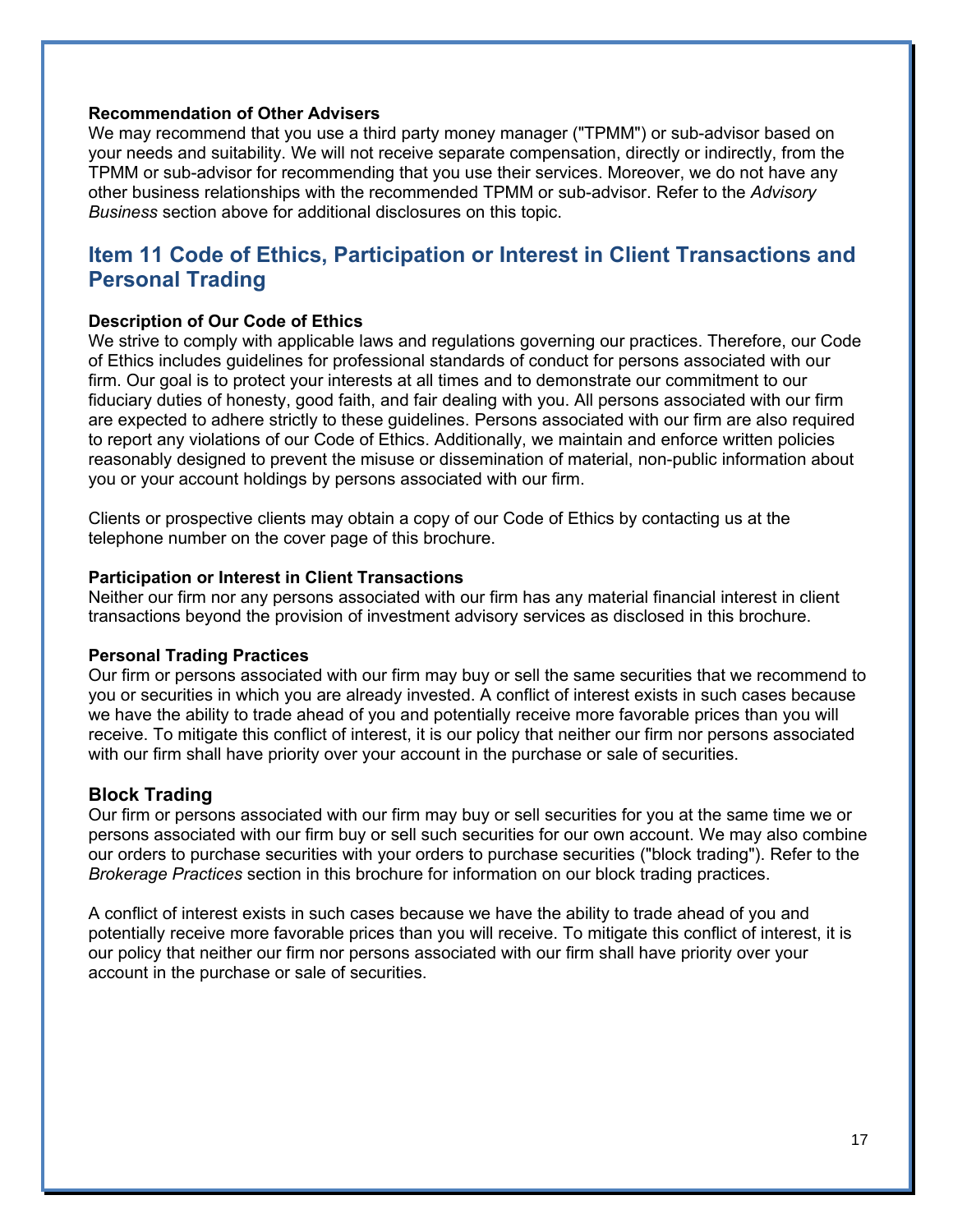# **Item 12 Brokerage Practices**

We recommend the brokerage and custodial services of TD Ameritrade, Inc. and Betterment Securities ("Custodian"). Your assets must be maintained in an account at a "qualified custodian," generally a broker-dealer or bank. In recognition of the value of the services the Custodian provides, you may pay higher commissions and/or trading costs than those that may be available elsewhere. Our selection of custodian is based on many factors, including the level of services provided, the custodian's financial stability, and the cost of services provided by the custodian to our clients, which includes the yield on cash sweep choices, commissions, custody fees and other fees or expenses.

We seek to recommend a custodian/broker that will hold your assets and execute transactions on terms that are, overall, the most favorable compared to other available providers and their services. We consider various factors, including:

- Capability to buy and sell securities for your account itself or to facilitate such services.
- The likelihood that your trades will be executed.
- Availability of investment research and tools.
- Overall quality of services.
- Competitiveness of price.
- Reputation, financial strength, and stability.
- Existing relationship with our firm and our other clients.

### **Research and Other Soft Dollar Benefits**

We do not have any soft dollar arrangements.

#### **Economic Benefits**

As a registered investment adviser, we have access to the institutional platform of your account custodian. As such, we will also have access to research products and services from your account custodian and/or other brokerage firm. These products may include financial publications, information about particular companies and industries, research software, and other products or services that provide lawful and appropriate assistance to our firm in the performance of our investment decisionmaking responsibilities. Such research products and services are provided to all investment advisers that utilize the institutional services platforms of these firms, and are not considered to be paid for with soft dollars. However, you should be aware that the commissions charged by a particular broker for a particular transaction or set of transactions may be greater than the amounts another broker who did not provide research services or products might charge.

### **TD Ameritrade Institutional**

We participate in the institutional advisor program (the "Program") offered by TD Ameritrade Institutional. TD Ameritrade Institutional is a division of TD Ameritrade Inc., member FINRA/SIPC ("TD Ameritrade"), an unaffiliated SEC-registered broker-dealer and FINRA member. TD Ameritrade offers to independent investment advisors services which include custody of securities, trade execution, clearance and settlement of transactions. We receive some benefits from TD Ameritrade through our participation in the Program.

As disclosed above, we participate in TD Ameritrade's institutional customer program and we may recommend TD Ameritrade to you for custody and brokerage services. There is no direct link between our participation in the Program and the investment advice we give you, although we receive economic benefits through our participation in the Program that are typically not available to TD Ameritrade retail investors. These benefits include the following products and services (provided without cost or at a discount): receipt of duplicate Client statements and confirmations; research related products and tools; consulting services; access to a trading desk serving our participants; access to block trading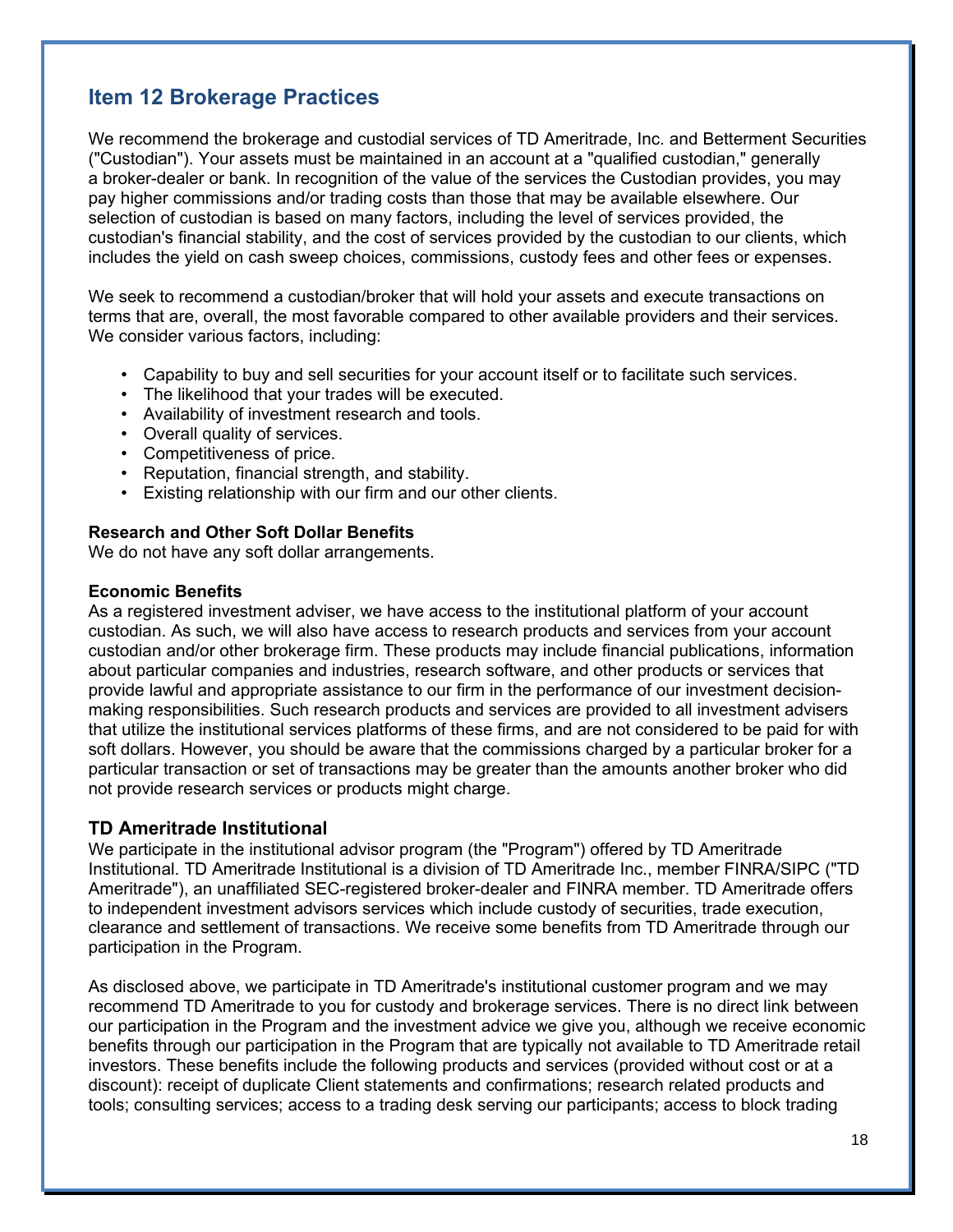(which provides the ability to aggregate securities transactions for execution and then allocate the appropriate shares to your accounts); the ability to have advisory fees deducted directly from your accounts; access to an electronic communications network for order entry and account information; access to mutual funds with no transaction fees and to certain institutional money managers; and discounts on compliance, marketing, research, technology, and practice management products or services provided to us by third party vendors. TD Ameritrade may also have paid for business consulting and professional services received by our related persons. Some of the products and services made available by TD Ameritrade through the Program may benefit us but may not benefit your accounts. These products or services may assist us in managing and administering your accounts, including accounts not maintained at TD Ameritrade. Other services made available by TD Ameritrade are intended to help us manage and further develop our business enterprise. The benefits received by us or our personnel through participation in the Program do not depend on the amount of brokerage transactions directed to TD Ameritrade. As part of our fiduciary duties to you, we endeavor at all times to put your interests first. You should be aware, however, that the receipt of economic benefits by us or our related persons in and of itself creates a potential conflict of interest and may indirectly influence our choice of TD Ameritrade for custody and brokerage services.

### **Betterment Securities**

We participate in the Betterment for Advisors program. While we may recommend that you use Betterment Securities as custodian/broker, you will decide whether to do so and will open your account with Betterment Securities by entering into an account agreement directly with them. We are not affiliated with Betterment Securities. Our firm pays a fixed monthly fee to Betterment for use and access of the Betterment for Advisors platform. We do not open the account for you, although we may assist you in doing so. If you do not wish to place your assets with Betterment Securities, then we cannot manage your account on the Betterment for Advisors platform.

### *Betterment Brokerage and Custody Costs*

For our clients' accounts that Betterment Securities maintains, Betterment Securities does not charge you separately for custody/brokerage services, but is compensated as part of the Betterment for Advisors (defined below) platform fee, which is charged for a suite of platform services, including custody, brokerage, and sub-advisory services provided by Betterment and access to the Betterment for Advisors platform. The platform fee is an asset-based fee charged as a percentage of assets in your Betterment account. Clients utilizing the Betterment for Advisors platform may pay a higher aggregate fee than if the investment management, brokerage and other platform services are purchased separately. Nonetheless, for those Clients participating in the Betterment for Advisors platform, we have determined that having Betterment Securities execute trades is consistent with our duty to seek "best execution" of your trades. Best execution means the most favorable terms for a transaction based on all relevant factors, including those listed above.

### *Services Available To Us Via Betterment for Advisors*

Betterment Securities serves as broker-dealer to Betterment for Advisors, an investment and advice platform serving independent investment advisory firms like us. Betterment for Advisors also makes available various support services which may not be available to Betterment's retail customers. Some of those services help us manage or administer our clients' accounts, while others help us manage and grow our business. Betterment for Advisors' support services are generally available on an unsolicited basis (we don't have to request them) and at no charge to us. Following is a more detailed description of Betterment for Advisors' support services: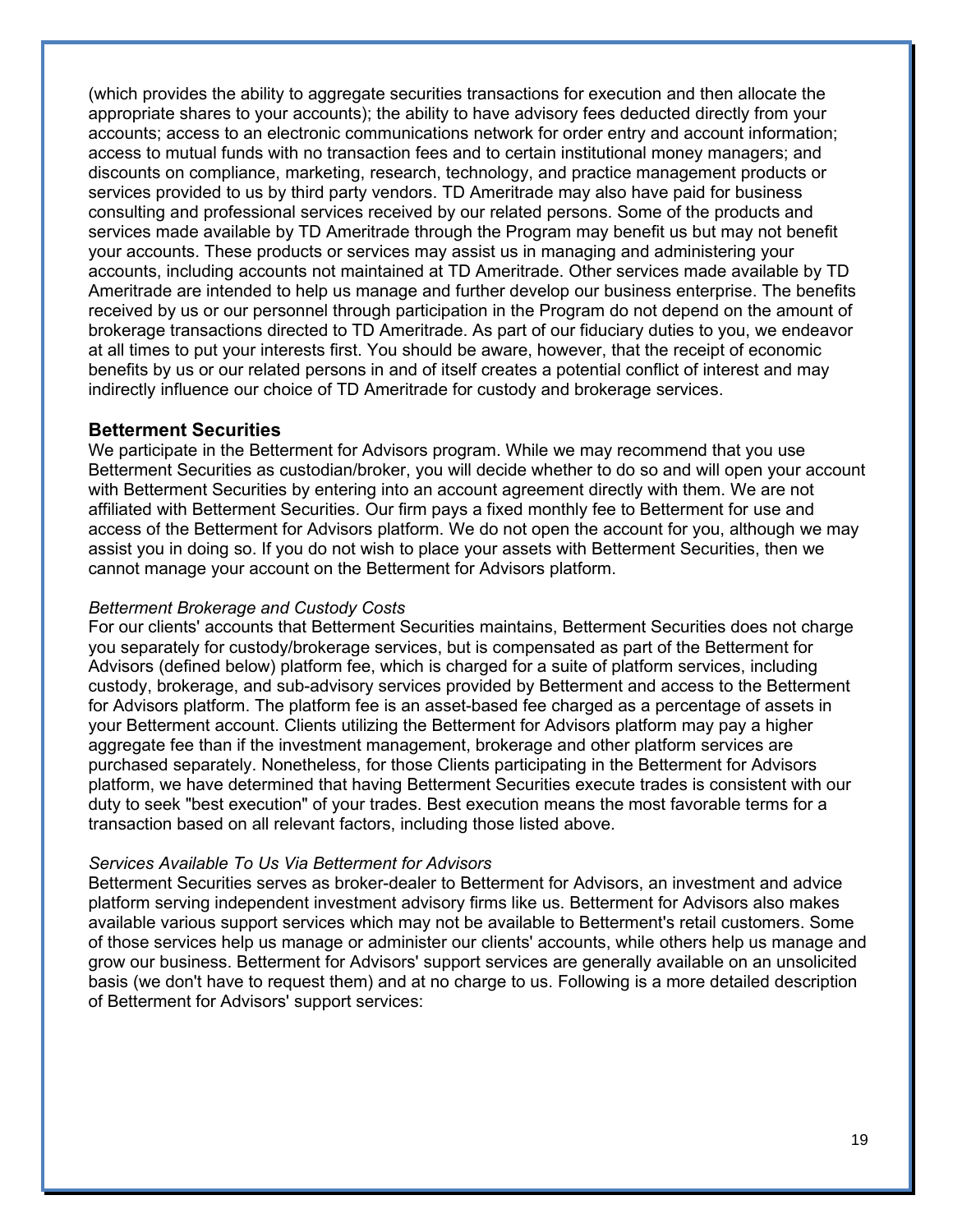1. SERVICES THAT BENEFIT YOU. Betterment for Advisors includes access to a globally diversified, low-cost portfolio of ETFs, execution of securities transactions, and custody of client assets through Betterment Securities. In addition, a series of model portfolios created by third-party providers are also available on the platform. Betterment Securities' services described in this paragraph generally benefit you and your account.

2. SERVICES THAT MAY NOT DIRECTLY BENEFIT YOU. Betterment for Advisors also makes available to us other products and services that benefit us, but may not directly benefit you or your account. These products and services assist us in managing and administering our clients' accounts, such as software and technology that may:

a. Assist with back-office functions, recordkeeping, and client reporting of our clients' accounts. b. Provide access to client account data such as duplicate trade confirmations and account statements.

c. Provide pricing and other market data.

3. SERVICES THAT GENERALLY BENEFIT ONLY US. By using Betterment for Advisors, we may also receive other services that are intended to help us manage and further develop our business enterprise. These services include:

a. Consulting (including through webinars) on technology and business needs.

b. Access to publications and conferences on practice management and business succession.

### *Our Interest In Betterment Securities' Services*

We may have an incentive to recommend that you maintain your account with Betterment Securities, based on our interest in receiving Betterment for Advisors and Betterment Securities' services that benefit our business rather than based on your interest in receiving the best value in custody services and the most favorable execution of your transactions. This is a potential conflict of interest. When we recommend the Betterment for Advisors platform to our clients, we believe that our selection of Betterment Securities as custodian and broker is in the best interests of our clients. Our selection is primarily supported by the scope, quality, and price of Betterment Securities' services and not Betterment for Advisors and Betterment Securities' services that benefit only us or that may not directly benefit you.

### *Betterment for Advisors' Trading Policy*

When using the Betterment for Advisors platform, we and you are subject to the trading policies and procedures established by Betterment. These policies and procedures limit our ability to control, among other things, the timing of the execution of certain trades (including in response to withdrawals, deposits, or asset allocation changes) within your account. You should not expect that trading on Betterment is instant, and, accordingly, you should be aware that Betterment does not permit you or us to control the specific time during a day that securities are bought or sold in your account (i.e., to "time the market"). Betterment describes its trading policies in Betterment LLC's Form ADV Part 2A. As detailed in that document, Betterment generally trades on the same business day as it receives instructions from you or us. However, transactions will be subject to processing delays in certain circumstances. In particular, orders initiated on non-business days and after markets close generally will not transact until the next business day. Betterment also maintains a general approach of not placing securities orders during approximately the first thirty minutes after the opening of any market session. Betterment also generally stops placing orders arising from allocation changes in existing portfolios approximately thirty minutes before the close of any market session. Betterment continues placing orders associated with deposit and withdrawal requests until market close. Betterment maintains a general approach of not placing orders around the time of scheduled Federal Reserve interest rate announcements. Furthermore, Betterment may delay or manage trading in response to market instability. For further information, consult Betterment LLC's Form ADV Part 2A.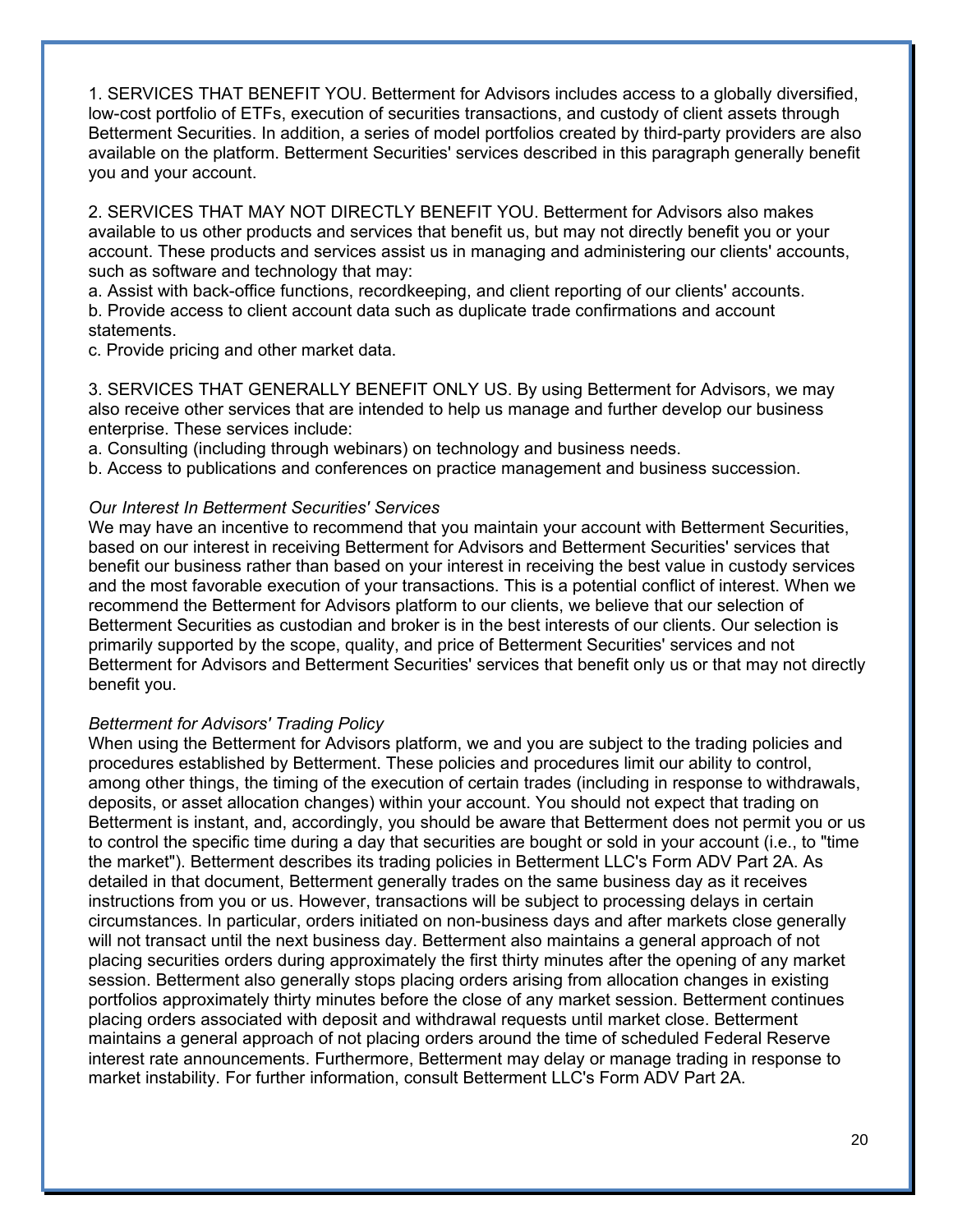### **Brokerage for Client Referrals**

We do not receive client referrals from broker-dealers in exchange for cash or other compensation, such as brokerage services or research.

### **Directed Brokerage**

In limited circumstances, and at our discretion, some clients may instruct our firm to use one or more particular brokers for the transactions in their accounts. If you choose to direct our firm to use a particular broker, you should understand that this might prevent our firm from aggregating trades with other client accounts. This practice may also prevent our firm from obtaining favorable net price and execution. Thus, when directing brokerage business, you should consider whether the commission expenses, execution, clearance, and settlement capabilities that you will obtain through your broker are adequately favorable in comparison to those that we would otherwise obtain for you.

### **Block Trades**

We combine multiple orders for shares of the same securities purchased for advisory accounts we manage (this practice is commonly referred to as "block trading"). We will then distribute a portion of the shares to participating accounts in a fair and equitable manner. Subject to our discretion regarding factual and market conditions, when we combine orders, each participating account pays an average price per share for all transactions and pays a proportionate share of all transaction costs. In the event an order is only partially filled, the shares will be allocated to participating accounts in a fair and equitable manner, typically in proportion to the size of each client's order. Accounts owned by our firm or persons associated with our firm may participate in block trading with your accounts; however, they will not be given preferential treatment.

We do not combine orders for non-discretionary accounts. Accordingly, non-discretionary accounts may pay different costs than discretionary accounts pay. If you enter into non-discretionary arrangements with our firm, we may not be able to buy and sell the same quantities of securities for you and you may pay higher commissions, fees, and/or transaction costs than clients who enter into discretionary arrangements with our firm.

### **Mutual Fund Share Classes**

Mutual funds are sold with different share classes, which carry different cost structures. Each available share class is described in the mutual fund's prospectus. When we purchase, or recommend the purchase of, mutual funds for a client, we select the share class that is deemed to be in the client's best interest, taking into consideration cost, tax implications, and other factors. When the fund is available for purchase at net asset value, we will purchase, or recommend the purchase of, the fund at net asset value. We also review the mutual funds held in accounts that come under our management to determine whether a more beneficial share class is available, considering cost, tax implications, and the impact of contingent deferred sales charges.

### **Item 13 Review of Accounts**

### *Portfolio Management Reviews*

William R. Parrott, CFP®, Managing Member and Chief Compliance Officer, will monitor your accounts on a ongoing basis and will conduct account reviews at least annually to ensure the advisory services provided to you are consistent with your investment needs and objectives. Additional reviews may be conducted based on various triggering circumstances, including, but not limited to: contributions and withdrawals, year-end tax planning, market moving events, security specific events, and/or changes in your risk/return objectives.

The individuals conducting reviews may vary from time to time, as personnel join or leave our firm.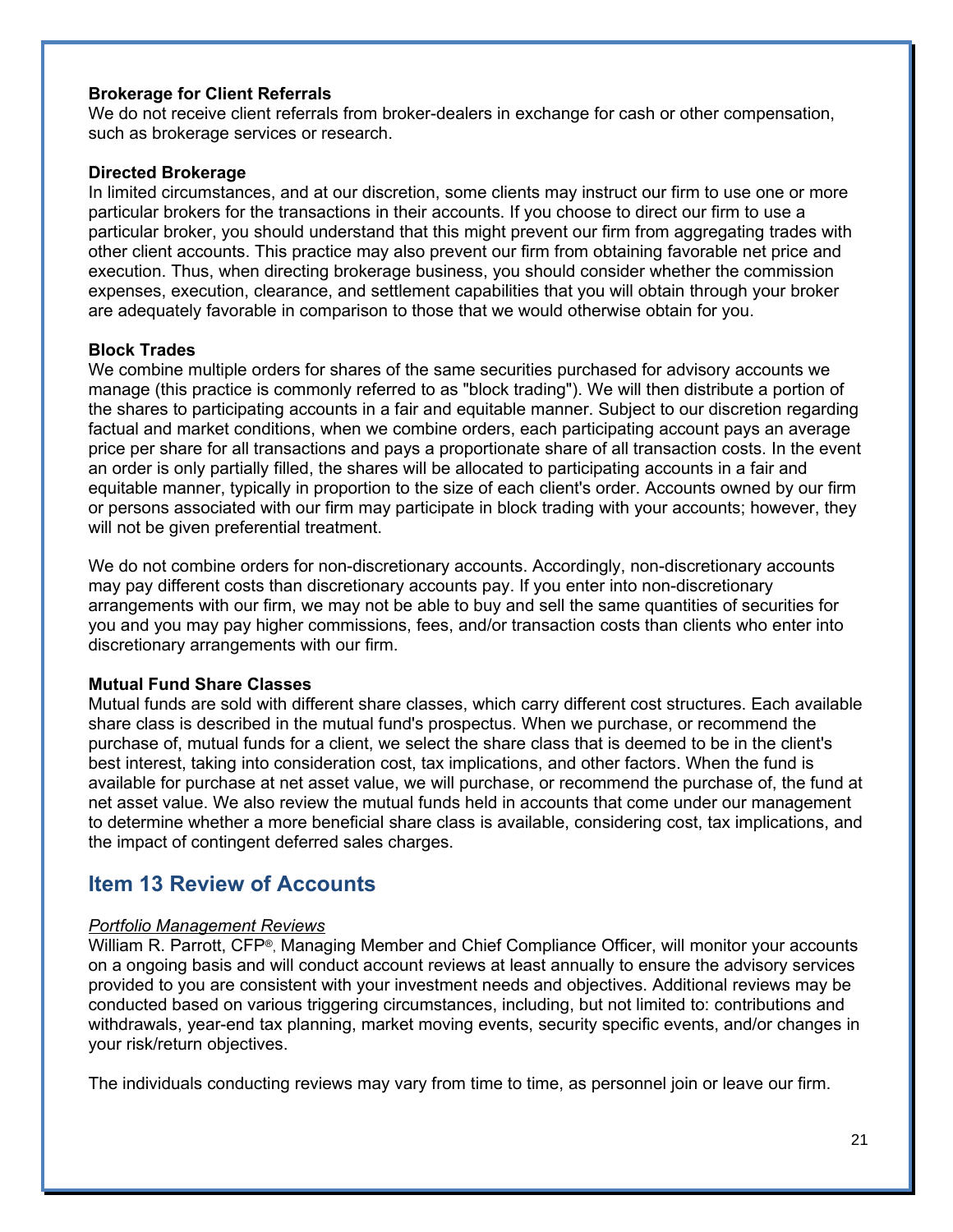We will provide you with additional or regular written reports in conjunction with account reviews. Reports we provide to you will contain relevant account and/or market-related information such as an inventory of account holdings and account performance, etc. You will receive trade confirmations and quarterly statements from your account custodian(s).

### *Financial Planning Reviews*

William R. Parrott, CFP®, Managing Member and Chief Compliance Officer, will review financial plans as needed, depending on the arrangements made with you at the inception of your advisory relationship to ensure that the planning advice made to you is consistent with your stated investment needs and objectives. Generally, we will contact you annually to determine whether any updates may be needed based on changes in your circumstances. Changed circumstances may include, but are not limited to marriage, divorce, birth, death, inheritance, lawsuit, retirement, job loss, and/or disability, among others. Where warranted, we will provide you with updates to the financial plan in conjunction with the review. We recommend meeting with you at least annually to review and update your plan if needed. Additional reviews may be conducted upon your request. We will provide regular written reports for financial planning and consulting services. If you implement financial planning advice through Parrott Wealth Management, LLC, you will receive trade confirmations and quarterly statements from relevant custodians.

### **Item 14 Client Referrals and Other Compensation**

### **TD Ameritrade Institutional Customer Program**

As disclosed above under *Item 12 Brokerage Practices*, we participate in TD Ameritrade's Institutional Customer Program ("Institutional Program") and we may recommend TD Ameritrade to clients for custodial and brokerage services. There is no direct link between our participation in the program and the investment advice we give to our clients, although we receive economic benefits through our participation in the program that are typically not available to TD Ameritrade retail investors. These benefits include the following products and services (provided without cost or at a discount): receipt of duplicate client statements and confirmations; research related products and tools; consulting services; access to a trading desk serving adviser participants; access to aggregated trading (which provides the ability to aggregate securities transactions for execution and then allocate the appropriate shares to client accounts); the ability to have advisory fees deducted directly from client accounts; access to an electronic communications network for client order entry and account information; access to mutual funds with no transaction fees and to certain institutional money managers; and discounts on compliance, marketing, research, technology, and practice management products or services provided to our firm by third party vendors. TD Ameritrade may also have paid for business consulting and professional services received by our Associated Persons. Some of the products and services made available by TD Ameritrade through the program may benefit our firm but may not benefit our Client accounts. These products or services may assist us in managing and administering Client accounts, including accounts not maintained at TD Ameritrade. Other services made available by TD Ameritrade are intended to help us manage and further develop our business enterprise. The benefits received by our Firm or our Associated Persons through participation in the program do not depend on the amount of brokerage transactions directed to TD Ameritrade.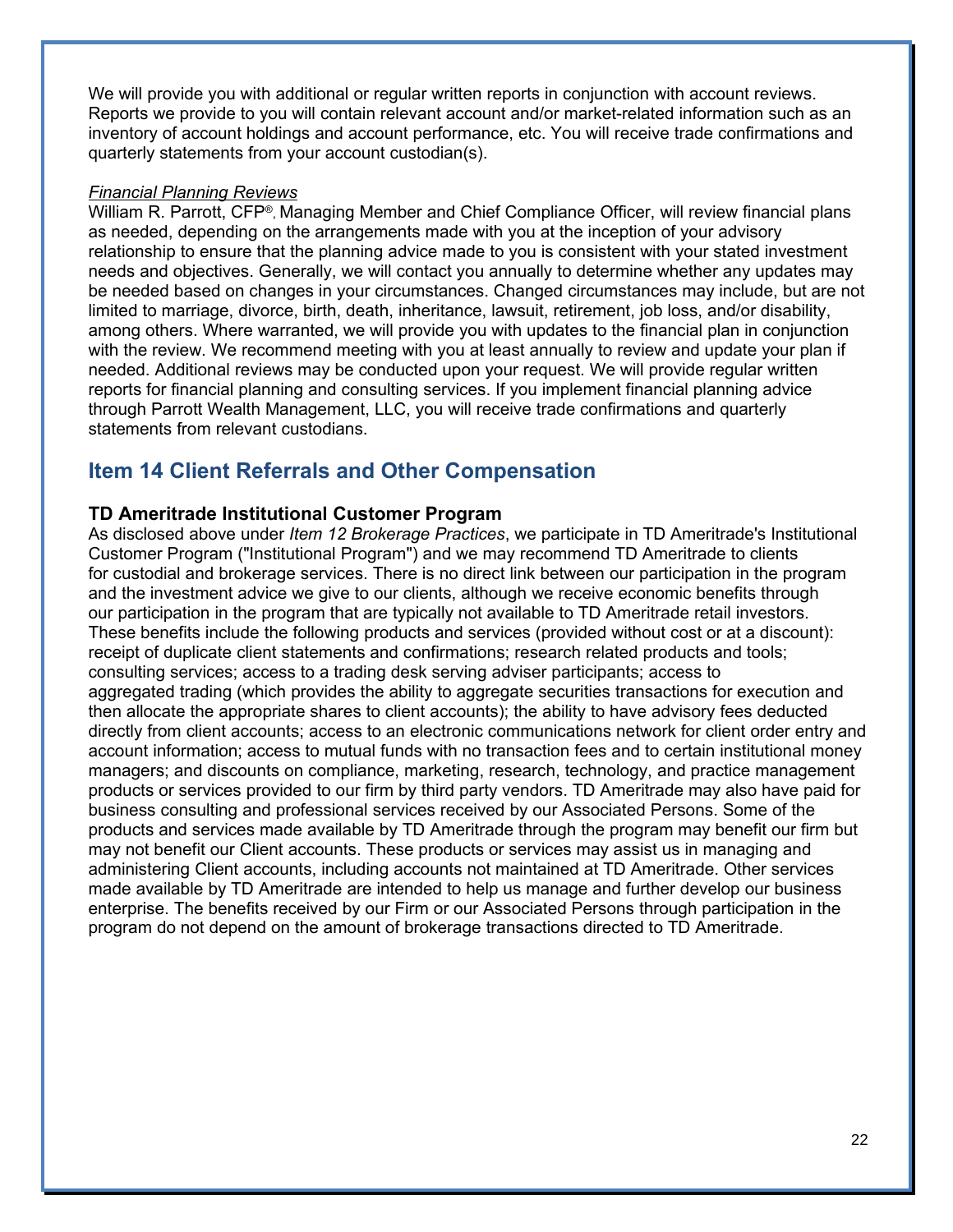### **Betterment For Advisors**

As disclosed above under *Item 12 Brokerage Practices*, we participate in Betterment For Advisors program and we may recommend Betterment Securities to clients for custodial and brokerage services. We receive a non-economic benefit from Betterment in the form of the support products and services it makes available to us. These benefits include receipt of duplicate client statements and confirmations; research related products and tools; automated investment management services; access to an electronic communications network for monitoring accounts and accessing account information; consulting services; and webinars. This is a potential conflict given that our interest in recommending Betterment could be influenced by our receipt of Betterment's and Betterment Securities' services to our business. In addition, when you use the Betterment For Advisors program, Betterment receives an indirect benefit in the form of the asset-based fees it receives from you.

As part of our fiduciary duties to our clients, we endeavor at all times to put the interests of our clients first. Clients should be aware, however, that the receipt of economic and non-economic benefits by our firm or our Associated Persons in and of themselves creates a potential conflict of interest and may indirectly influence our choice of TD Ameritrade or Betterment Securities for custody and brokerage services.

We do not receive any compensation from any third party in connection with providing investment advice to you nor do we compensate any individual or firm for client referrals.

Refer to the *Brokerage Practices* section above for disclosures on research and other benefits we may receive resulting from our relationship with your account custodian.

### **Item 15 Custody**

Your independent custodian will directly debit your account(s) for the payment of our advisory fees. This ability to deduct our advisory fees from your accounts causes our firm to exercise limited custody over your funds or securities. We do not have physical custody of any of your funds and/or securities. Your funds and securities will be held with a bank, broker-dealer, or other qualified custodian. You will receive account statements from the qualified custodian(s) holding your funds and securities at least quarterly. The account statements from your custodian(s) will indicate the amount of our advisory fees deducted from your account(s) each billing period. You should carefully review account statements for accuracy.

We will also provide invoices to you reflecting the amount of the advisory fee deducted from your account. You should compare our invoices with the statements from your account custodian(s) to reconcile the information reflected on each statement. If you have a question regarding your account statement, or if you did not receive a statement from your custodian, contact us immediately at the telephone number on the cover page of this brochure.

Betterment Securities maintains custody of your Clients' assets that are managed by Betterment. Client account statements are available for review on the activity section of the Betterment for Advisors client portal. Clients receive periodic emails from Betterment with information about their accounts as well as links to account statements. You are encouraged to carefully review those statements promptly.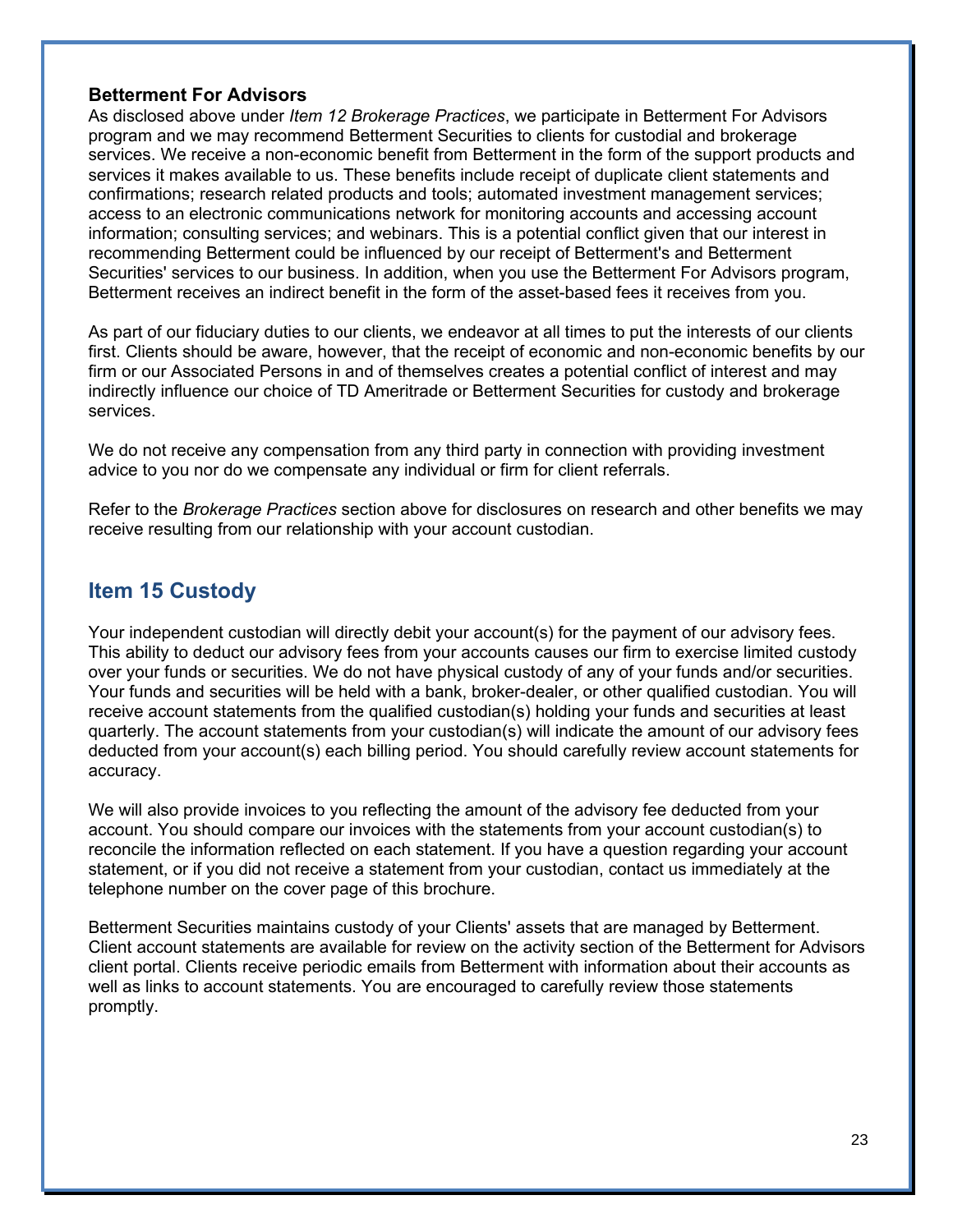# **Item 16 Investment Discretion**

Before we can buy or sell securities on your behalf, you must first sign our discretionary management agreement and the appropriate trading authorization forms.

You may grant our firm discretion over the selection and amount of securities to be purchased or sold for your account(s) without obtaining your consent or approval prior to each transaction. You may specify investment objectives, guidelines, and/or impose certain conditions or investment parameters for your account(s). For example, you may specify that the investment in any particular stock or industry should not exceed specified percentages of the value of the portfolio and/or restrictions or prohibitions of transactions in the securities of a specific industry or security. Refer to the *Advisory Business* section in this brochure for more information on our discretionary management services.

For assets managed on the Betterment for Advisors platform, Betterment uses algorithms to advise clients and manage their accounts. These algorithms are developed, overseen, and monitored by Betterment's investment advisory personnel. To use Betterment's investment services, we work with you to inform Betterment of your financial goals and personal information through Betterment's online applications. Betterment's algorithm then recommends and builds a portfolio of exchange traded funds specific to your financial goals and account types. Each portfolio is associated with a target allocation of investment types and/or asset classes but we can modify Betterment's initial allocation recommendation as we see fit.

In the absence of a contrary direction, Betterment periodically rebalances client portfolios so that in the face of fluctuating market prices each client's portfolio remains within a range of the target allocation. Betterment also offers optional tax loss harvesting and automated asset location services.

If you enter into non-discretionary arrangements with our firm, we will obtain your approval prior to the execution of any transactions for your account(s). You have an unrestricted right to decline to implement any advice provided by our firm on a non-discretionary basis.

### **Item 17 Voting Client Securities**

We will not vote proxies on behalf of your advisory accounts. At your request, we may offer you advice regarding corporate actions and the exercise of your proxy voting rights. If you own shares of applicable securities, you are responsible for exercising your right to vote as a shareholder.

In most cases, you will receive proxy materials directly from the account custodian. However, in the event we were to receive any written or electronic proxy materials, we would forward them directly to you by mail, unless you have authorized our firm to contact you by electronic mail, in which case, we would forward any electronic solicitations to vote proxies.

For assets managed on the Betterment for Advisors platform, clients delegate to Betterment the authority to receive and vote all proxies and related materials. Betterment will only vote on proxies and respond to corporate actions associated with securities that Betterment recommends be purchased for client accounts. Additional information about proxy matters is contained in Betterment's Form ADV Part 2A.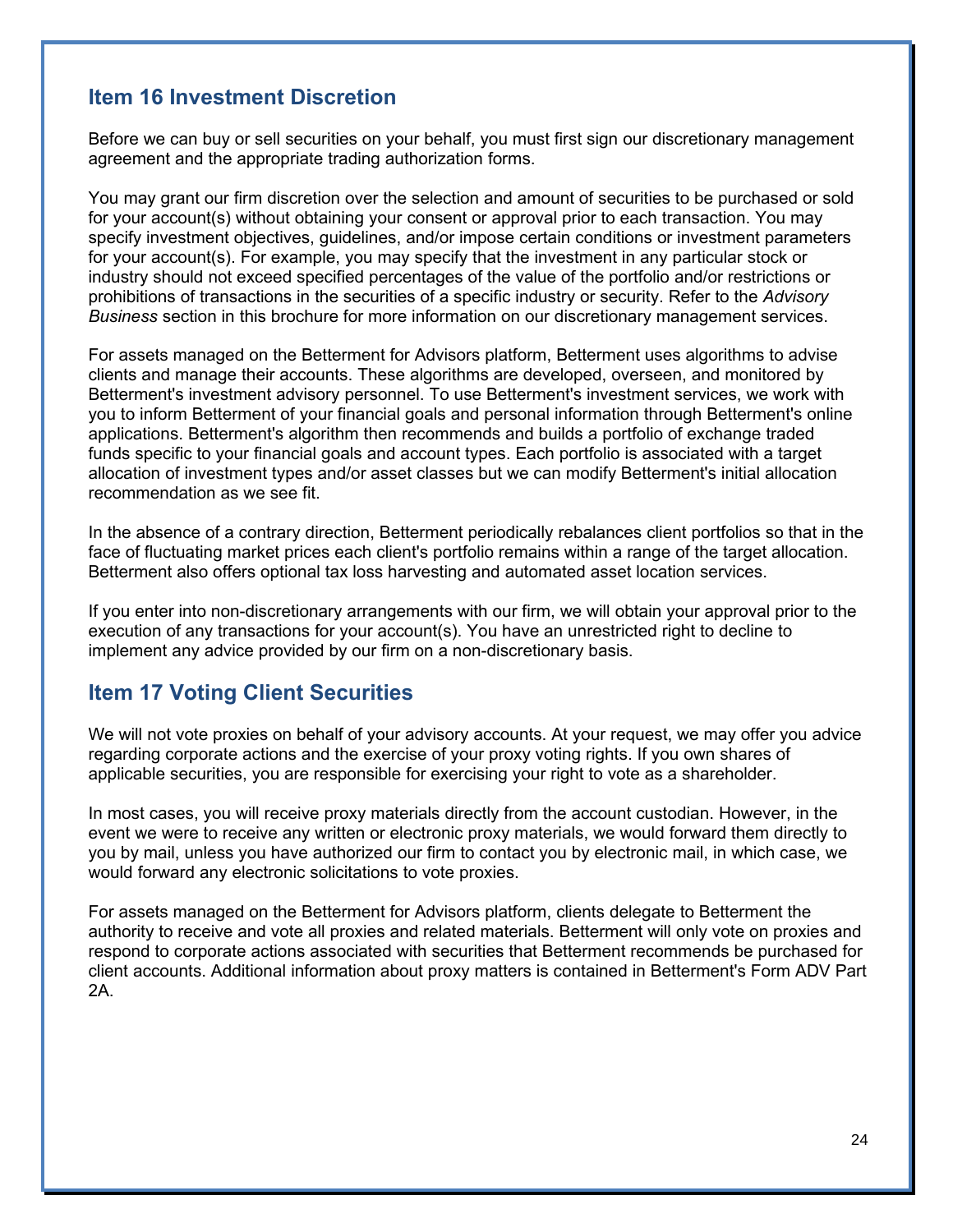# **Item 18 Financial Information**

Our firm does not have any financial condition or impairment that would prevent us from meeting our contractual commitments to you. We do not take physical custody of client funds or securities, or serve as trustee or signatory for client accounts, and, we do not require the prepayment of more than \$1200 in fees six or more months in advance. Therefore, we are not required to include a financial statement with this brochure.

We have not filed a bankruptcy petition at any time in the past ten years.

### **Item 19 Requirements for State-Registered Advisers**

We are a federally registered investment adviser; therefore, we are not required to respond to this item.

### **Item 20 Additional Information**

#### **Your Privacy**

We view protecting your private information as a top priority. Pursuant to applicable privacy requirements, we have instituted policies and procedures to ensure that we keep your personal information private and secure.

We do not disclose any nonpublic personal information about you to any non-affiliated third parties, except as permitted by law. In the course of servicing your account, we may share some information with our service providers, such as transfer agents, custodians, broker-dealers, accountants, consultants, and attorneys.

We restrict internal access to nonpublic personal information about you to employees, who need that information in order to provide products or services to you. We maintain physical and procedural safeguards that comply with regulatory standards to guard your nonpublic personal information and to ensure our integrity and confidentiality. We will not sell information about you or your accounts to anyone. We do not share your information unless it is required to process a transaction, at your request, or required by law.

You will receive a copy of our privacy notice prior to or at the time you sign an advisory agreement with our firm. Thereafter, we will deliver a copy of the current privacy policy notice to you on an annual basis. Contact our main office at the telephone number on the cover page of this brochure if you have any questions regarding this policy.

If you decide to close your account(s) we will adhere to our privacy policies, which may be amended from time to time.

If we make any substantive changes in our privacy policy that would further permit or require disclosures of your private information, we will provide written notice to you. Where the change is based on permitted disclosures, you will be given an opportunity to direct us as to whether such disclosure is acceptable. Where the change is based on required disclosures, you will only receive written notice of the change. You may not opt out of the required disclosures.

If you have questions about our privacy policies contact our main office at the telephone number on the cover page of this brochure and ask to speak to the Chief Compliance Officer.